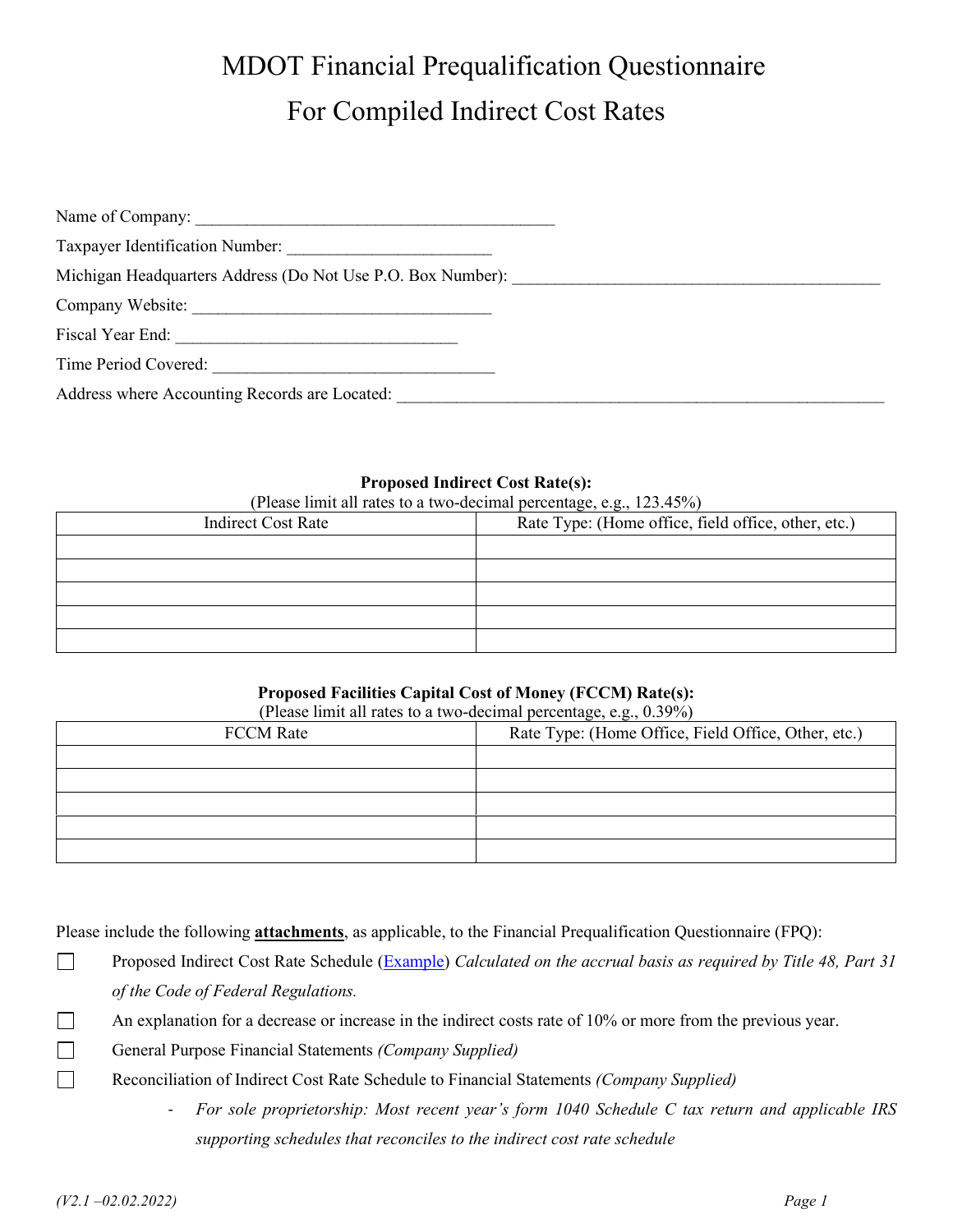- Labor Base Summary and Total Labor Reconciliation [Worksheet](http://www.michigan.gov/documents/mdot/Template_-_Labor_Base_Summarry_and_Total_labor_Reconciliation_443558_7.xls)
- Support for the total labor amount on the Labor Base Summary and Total Labor Reconciliation. The support needs to include either Forms 941 or Form W3. Also provide support for amount included on the applicable forms (941 or W3). Examples of support for forms 941 or W3 include, but not limited to, accounting entries, banking documents, payroll report, etc.
- Year-end reconciliation of the job-cost-ledger to the general-ledger systems if the systems are not integrated (*Company Supplied)*
- Year-end reconciliation of the labor distribution to the total payroll amount included in the financial statements, the indirect cost rate schedule, **and** the tax documents (941 or W3) *(Company Supplied)*
- Compensation Analysis for Executives in accordance with Chapter 7-Compensation of the *American Association*  П *of State Highway and Transportation Officials (AASHTO) Uniform Audit & Accounting Guide* **or** National Compensation Matrix Compliance [Worksheet \(](http://www.michigan.gov/documents/mdot/Template_-_NCM_Compliance_Worksheet_443560_7.xlsm)*Company Supplied or Worksheet*).
	- **Note**: The National Compensation Matrix is updated by AASHTO every year. The most current version of the matrix can be found on AASHTO's website (audit.transportation.org).
- $\Box$ Direct Cost Summar[y Worksheet](http://www.michigan.gov/documents/mdot/Direct_Cost_Summary_443553_7.docx)
- $\Box$ Related Party Cost of Ownership Calculation [Worksheet,](http://www.michigan.gov/documents/mdot/Template_-_Related_Party_Cost_of_Ownership_Calculation_443561_7.xlsx) if applicable (*AASHTO Guide* Section 8.23.B & Federal Acquisition Regulations (FAR) 31-205-36(b)(3))
- $\Box$ Facilities Capital Cost of Money Calculation [Worksheet,](http://www.michigan.gov/documents/mdot/Template_-_Facilities_Capital_Cost_of_Money_Calculation_443557_7.xlsx) if proposed (FAR 31.205-10*)*
- $\Box$ Current chart of accounts and crosswalk that demonstrates how costs are "rolled up" into the amounts included in the financial statements and the indirect costs rates schedule *(Company Supplied)*
- $\Box$ Sample of current completed timesheet *(Company Supplied)*
- $\Box$ Sample of current project cost report from the cost accounting system *(Company Supplied)*
- $\Box$ The company's bonus policy *(Company Supplied)*
- $\Box$ If multiple rates are proposed, an explanation of when each rate will be utilized and methodology for allocating costs between home, field, and/or other indirect cost pools. *(Company Supplied)*
- $\Box$ If vehicle expenses are billed directly, a copy of an actual mileage log sheet for a vehicle with typical travel for firm business. *(Company Supplied)*
- $\Box$ Other written policies, as requested throughout this FPQ *(Company Supplied)*
- $\Box$ Support for labor rates of individuals that are, or might be, assigned to MDOT projects. This support must include a listing of the employees by name, job title/classification, and actual current pay rate and a company officer must certify the labor rates *(Company Supplied)*
- $\Box$ If the company received a Paycheck Protection Program (PPP) loan through the Federal Coronavirus Aid, Relief, and Economic Security Act complete thi[s Worksheet.](https://www.michigan.gov/documents/mdot/Paycheck_Protection_Program_Loan_Worksheet_716890_7.pdf)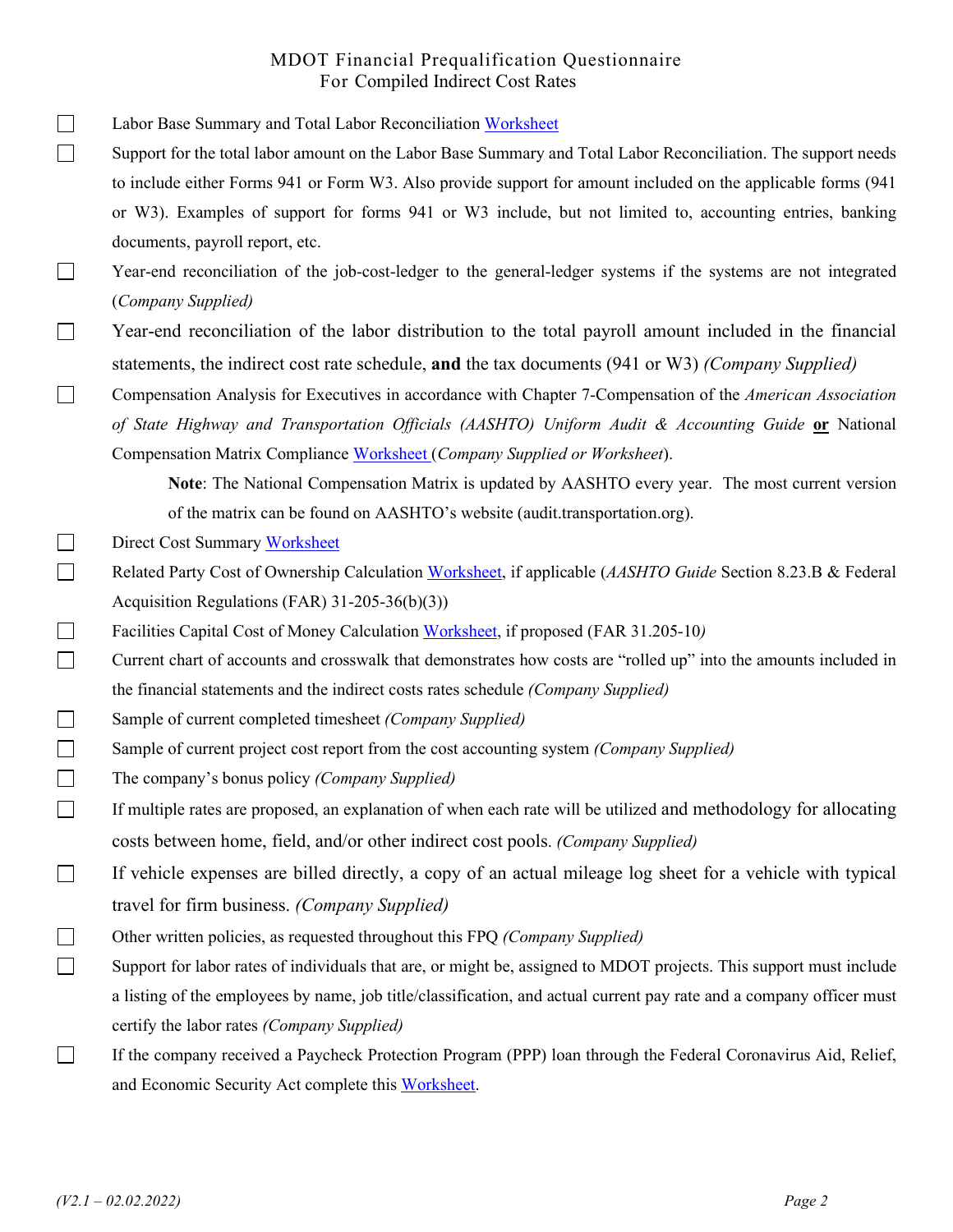Please identify the company's primary contact(s) for accounting questions:

Name: Title:

Number of Years in this Capacity:

Number of Years with this Company: \_\_\_\_\_\_\_\_\_\_\_\_\_\_

Phone Number: \_\_\_\_\_\_\_\_\_\_\_\_\_\_\_\_\_\_\_\_\_\_\_\_\_\_\_\_

E-mail Address:

Mailing Address (if different than headquarters address previously listed):

Please attach additional page(s) if there is more than one primary contact for accounting questions.

 $\mathcal{L}_\mathcal{L} = \{ \mathcal{L}_\mathcal{L} = \{ \mathcal{L}_\mathcal{L} = \{ \mathcal{L}_\mathcal{L} = \{ \mathcal{L}_\mathcal{L} = \{ \mathcal{L}_\mathcal{L} = \{ \mathcal{L}_\mathcal{L} = \{ \mathcal{L}_\mathcal{L} = \{ \mathcal{L}_\mathcal{L} = \{ \mathcal{L}_\mathcal{L} = \{ \mathcal{L}_\mathcal{L} = \{ \mathcal{L}_\mathcal{L} = \{ \mathcal{L}_\mathcal{L} = \{ \mathcal{L}_\mathcal{L} = \{ \mathcal{L}_\mathcal{$ 

Please identify the individual(s) who completed the FPQ:

Name: \_\_\_\_\_\_\_\_\_\_\_\_\_\_\_\_\_\_\_\_\_\_\_\_\_\_\_\_\_\_\_\_\_\_\_\_\_\_\_\_\_\_\_\_\_\_\_\_

Title: \_\_\_\_\_\_\_\_\_\_\_\_\_\_\_\_\_\_\_\_\_\_\_\_\_\_\_\_\_\_\_\_\_\_\_\_\_\_\_\_\_\_\_\_\_\_\_\_\_

Phone Number: \_\_\_\_\_\_\_\_\_\_\_\_\_\_\_\_\_\_\_\_\_\_\_\_\_\_\_

E-mail Address:

Please attach additional page(s) if there is more than one person completed the FPQ.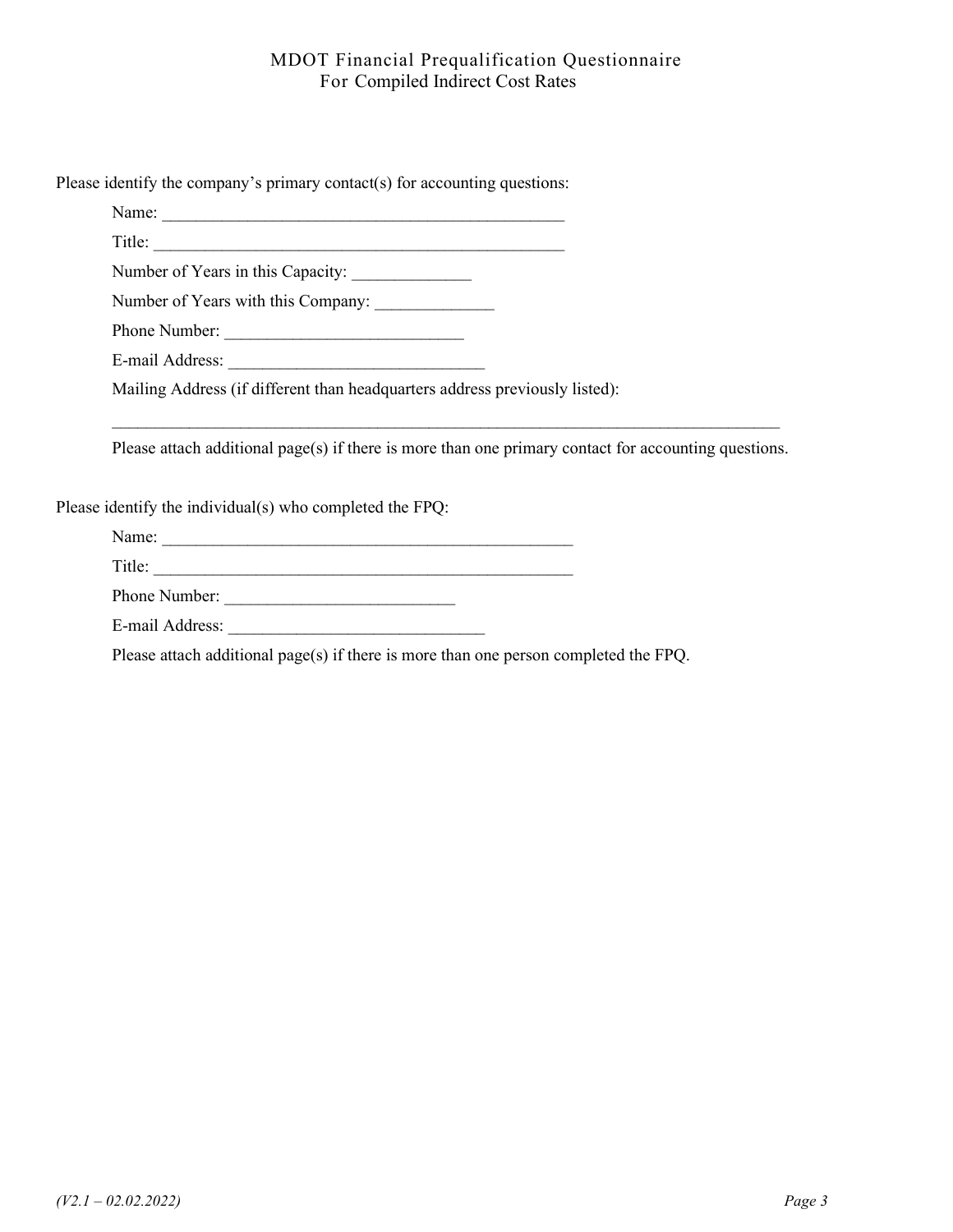|  | A. Background Information |
|--|---------------------------|
|  |                           |

| A.1. Year Established. When was the company formed?                                                                         |
|-----------------------------------------------------------------------------------------------------------------------------|
| A.2. Business Form. What form of business entity is the company?                                                            |
| Sole Proprietorship Partnership C Corporation<br>Limited Liability Company                                                  |
| $\Box$ Other:<br>S Corporation                                                                                              |
| A.3. Parent/Subsidiary. Is the company a subsidiary of any other company or part of a controlled group?                     |
| Yes<br>No                                                                                                                   |
| If yes, please explain:                                                                                                     |
| A.4. Common Ownership. Does the company own or control any other company or legal entity (e.g., trust or foundation)        |
| through common ownership? ( <i>AASHTO Guide</i> Section 8.23.B)                                                             |
| Yes<br>N <sub>o</sub>                                                                                                       |
| If yes, please explain:                                                                                                     |
| A.5. Ownership. Please identify the stockholders, partners, or other owners with greater than five percent ownership of the |

company and their respective percentages of ownership. Identify all company officers including titles.

#### **Table 1: Company Ownership**

| Name | <b>Title</b> | <b>Ownership</b><br><b>Percentage</b> |
|------|--------------|---------------------------------------|
|      |              | $\%$                                  |
|      |              | $\frac{0}{0}$                         |
|      |              | $\%$                                  |
|      |              | $\%$                                  |
|      |              | $\frac{0}{0}$                         |
|      |              | $\frac{0}{0}$                         |
|      |              | $\%$                                  |
|      |              | $\frac{0}{0}$                         |
|      |              | $\frac{0}{0}$                         |
|      |              | $\%$                                  |
|      |              | $\frac{0}{0}$                         |
|      |              | $\frac{0}{0}$                         |

**A.6. Services Provided**. What types of services does the company provide? (e.g., architectural, engineering design)

| 2. |  |  |  |
|----|--|--|--|
| 3. |  |  |  |
| 4. |  |  |  |
| 5. |  |  |  |
| 6. |  |  |  |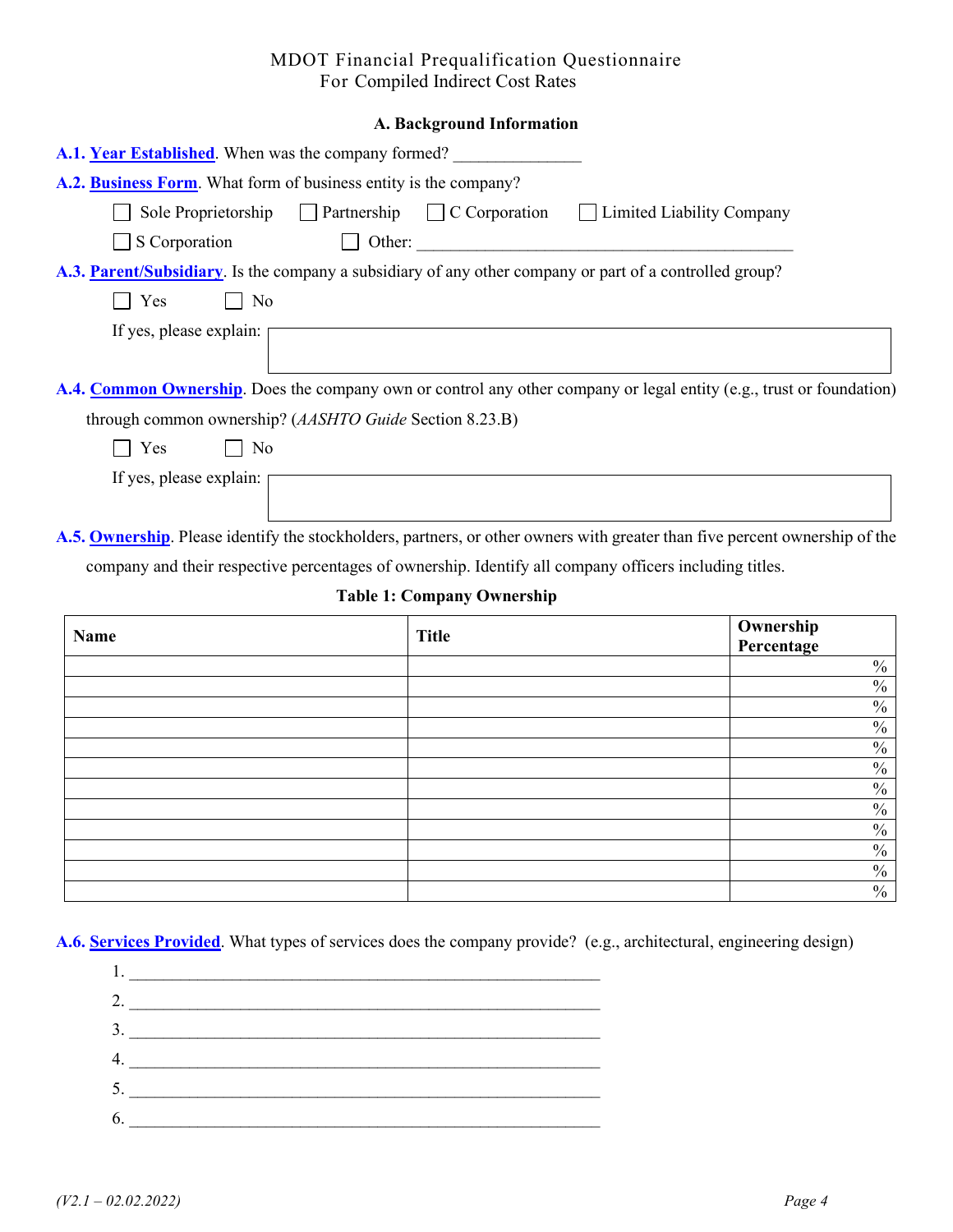| A.7. Locations. How many offices does the company operate in Michigan, and where are these offices located? |
|-------------------------------------------------------------------------------------------------------------|
| 1. Number:                                                                                                  |
| 2. Locations: $\boxed{\phantom{1}}$                                                                         |
| <b>A.8. Number of Employees.</b>                                                                            |
| 1. How many employees (including managers and principals) does the company currently employ globally?       |
| a. Full time: b. Part time:                                                                                 |
| 2. Has this number changed since the last fiscal year?                                                      |
| Yes     No                                                                                                  |
| If yes, please explain:                                                                                     |
|                                                                                                             |

#### **A.9. Revenue Sources**.

- 1. For the most recent fiscal year, what percentage of the company's revenue was generated from the following?
	- a. State government: \_\_\_\_\_\_\_% c. Local government:  $\frac{9}{6}$
	- b. Federal government:  $\%$  d. Commercial/private:  $\%$

2. Please specify all revenues earned as either a prime consultant or subconsultant:

#### **GAAP Company Revenues**

|                                    | As a Prime Consultant                            | As a Subconsultant | Total |
|------------------------------------|--------------------------------------------------|--------------------|-------|
| Revenues from MDOT Projects        |                                                  |                    |       |
| Revenues from Other Customers      |                                                  |                    |       |
| <b>Total Company Gross Revenue</b> |                                                  |                    |       |
|                                    | $\alpha$ , $\alpha$ , $\alpha$<br>$\blacksquare$ |                    |       |

#### **GAAP Net Company Revenues**

|                                   | As a Prime Consultant | As a Subconsultant | <b>Total</b> |
|-----------------------------------|-----------------------|--------------------|--------------|
| *Net Revenues from MDOT Projects  |                       |                    |              |
| Net Revenues from Other Customers |                       |                    |              |
| <b>Total Company Net Revenue</b>  |                       |                    |              |

**NOTE**: Consultants with Net MDOT revenue of \$500,000 or greater, calculated from the consultant's previous fiscal year, must submit a FAR compliant Overhead Rate Audit completed by an independent CPA. The FPQ for Audited Indirect Cost Rates must be completed and submitted to MDOT no later than six (6) months following the consultant's fiscal year end.

*\*Net MDOT revenue is defined as all monies paid directly or indirectly to a consultant by MDOT, for the consultant's fiscal year, for any work performed for MDOT as both a prime consultant and as a subconsultant, minus any monies paid by the consultant to its subconsultant(s) for MDOT work performed during the consultant's fiscal year.*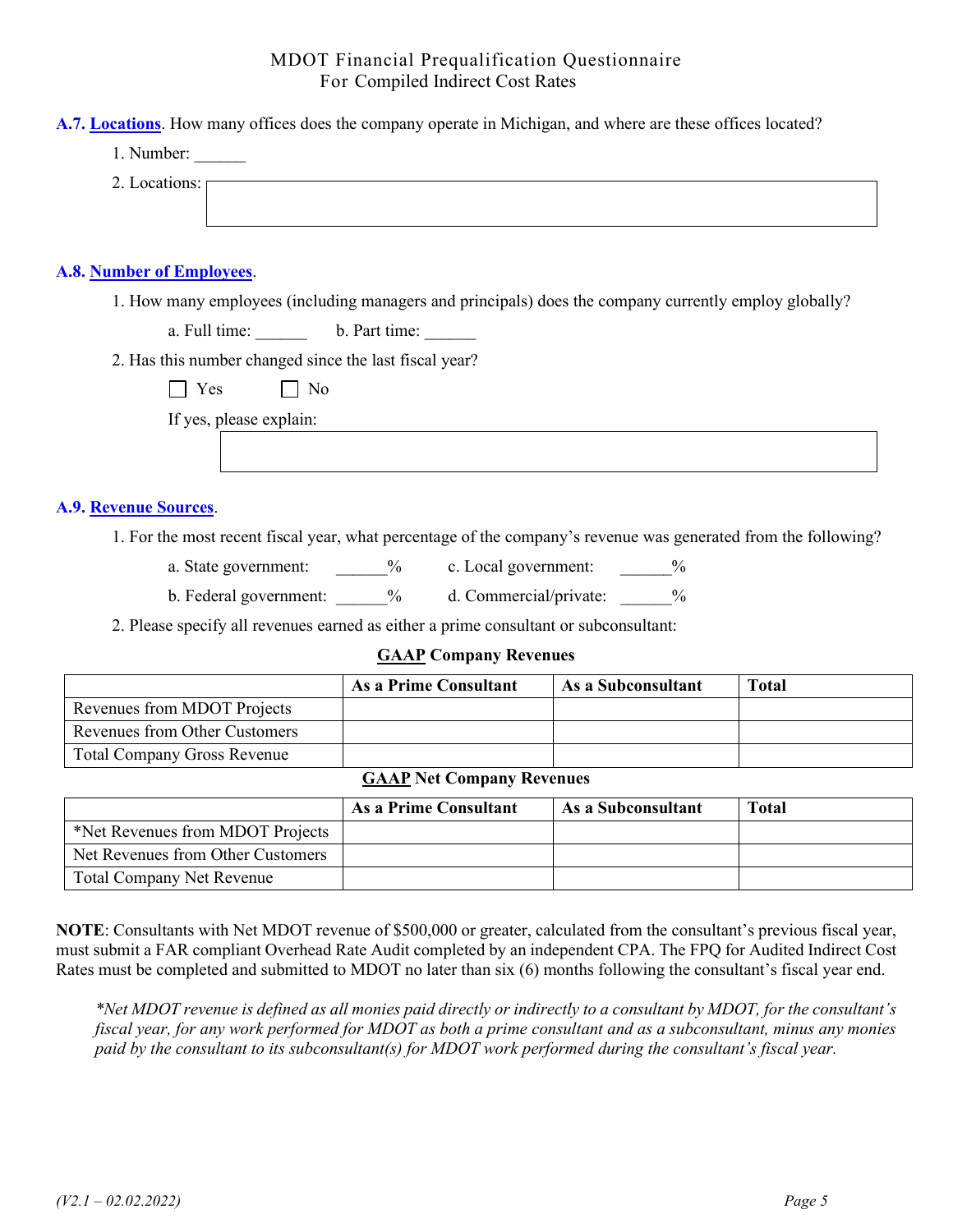#### **A.10. Contract Mix**.

1. What percentage of the company's **MDOT** revenue was generated from the following contract payment types?

| a. Lump sum:                 | $\frac{0}{0}$ | b. Cost plus (time and materials): $\frac{9}{6}$                                                           |  |
|------------------------------|---------------|------------------------------------------------------------------------------------------------------------|--|
| c. Cost plus fixed fee: $\%$ |               | d. Other: $\frac{9}{6}$                                                                                    |  |
| If other, please explain:    |               |                                                                                                            |  |
|                              |               |                                                                                                            |  |
|                              |               |                                                                                                            |  |
|                              |               | What percentage of the company's non-MDOT revenue was generated from the following contract payment types? |  |
|                              |               |                                                                                                            |  |
| a. Lump sum:                 | $\%$          | b. Cost plus (time and materials): $\frac{9}{6}$                                                           |  |
| c. Cost plus fixed fee: $\%$ |               | d. Other: $\frac{9}{6}$                                                                                    |  |
|                              |               |                                                                                                            |  |
| If other, please explain:    |               |                                                                                                            |  |

**A.11 Countries/States the Company is Currently Doing Business In.** How many countries and states is the company

currently doing business in?

1. Countries: \_\_\_\_\_\_\_\_\_ 2. States: \_\_\_\_\_\_

Please provide a list of the countries and states: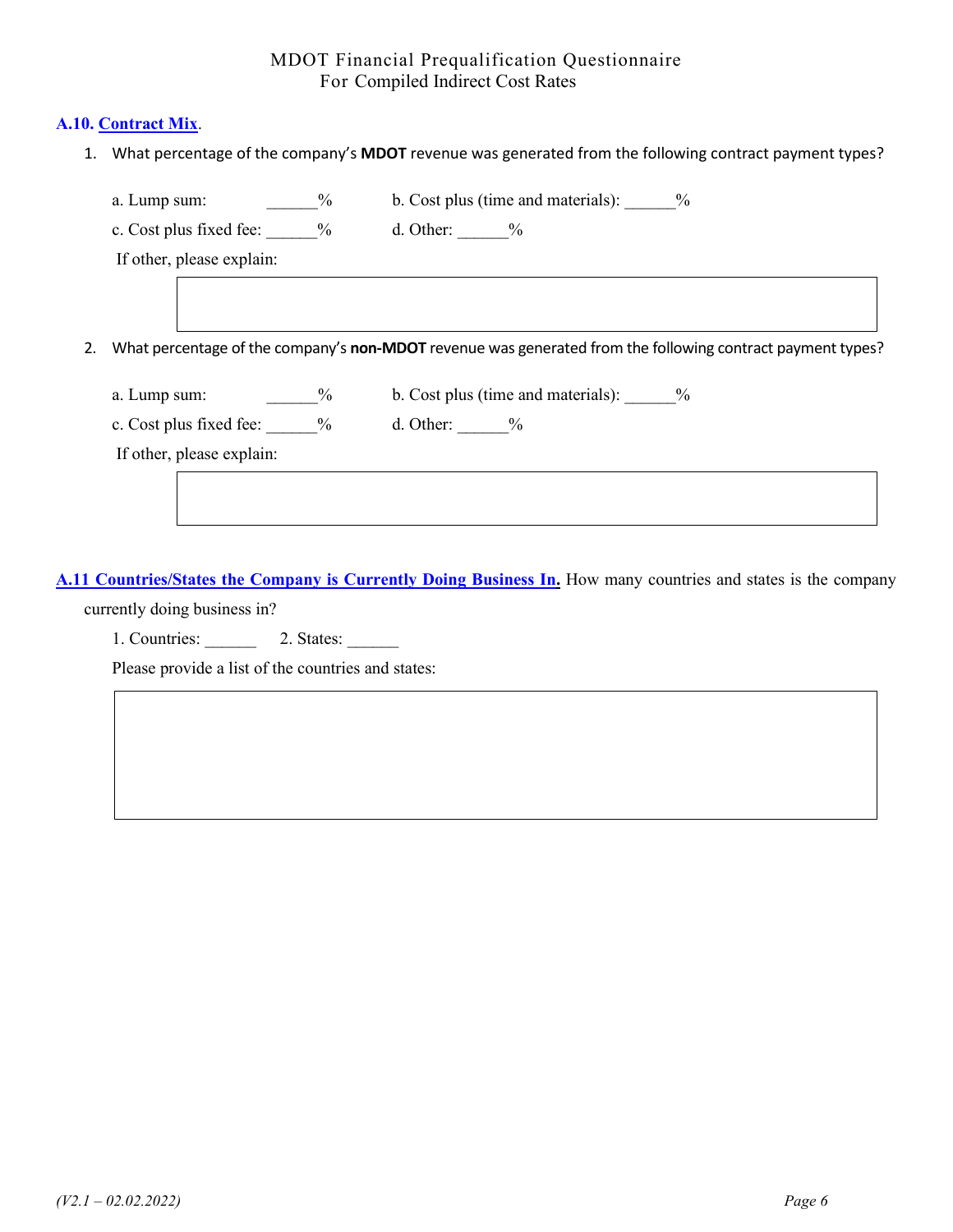#### **B. Accounting: General Background**

| <b>B.1. Fiscal Year End.</b> Has the company used the same fiscal year end for the past two years? |
|----------------------------------------------------------------------------------------------------|
| $\bigcap$ Yes<br>No                                                                                |
| If no, please explain:                                                                             |
|                                                                                                    |
| <b>B.2. Accounting Method/Basis.</b>                                                               |
| 1. What basis of accounting does the company use to prepare general purpose financial statements?  |
| $\Box$ Hybrid<br>$\vert$ Accrual<br>Cash                                                           |
| If hybrid, please explain:                                                                         |
|                                                                                                    |
| 2. Was the company's indirect cost rate schedule prepared on the accrual basis?                    |
| Yes<br>No                                                                                          |

If the indirect cost rate schedule was not prepared on the accrual basis, please provide an explanation of how the rate is in compliance with FAR part  $31.201-2(a)(3)$ . Please note that the FAR does not allow a rate that was calculated on a cash or income-tax basis.

- **B.3. Accounting Processes**. Please insert written descriptions of accounting processes that address the following topics. (Please see Attachment A of the instructions for guidance when completing the process descriptions.)
	- 1. Accounting System
	- 2. Billing (including labor charging)
	- 3. Recording time Worked/Timesheet Preparation
	- 4. Recording and Tracking Indirect Time (leave holiday, etc.)
	- 5. Recording Overtime
	- 6. Compliance with FAR Part  $31^{(†)}$  and applicable Cost Accounting Standards
	- 7. Recording Direct and Indirect Costs
	- 8. Overhead/Indirect Cost Rate Development
	- 9. Developing Billing Rates; including In-House Billing Rates (such as daily usage rates) and Certified Labor Rates. This process should include an explanation of how the company ensures direct costs billed through such rates (in-house billing rates, daily usage rates, etc.) are not included in the indirect cost rate.
	- 10. Recording Allowable/Unallowable Costs
	- 11. Policy and procedures for vehicle costs including procedures for accounting for vehicle costs and policy for vehicle mileage reimbursements.

(†) FAR Part 31 is codified at Title 48 of the CFR Part 31, which is available at: <https://www.acquisition.gov/content/part-31-contract-cost-principles-and-procedures>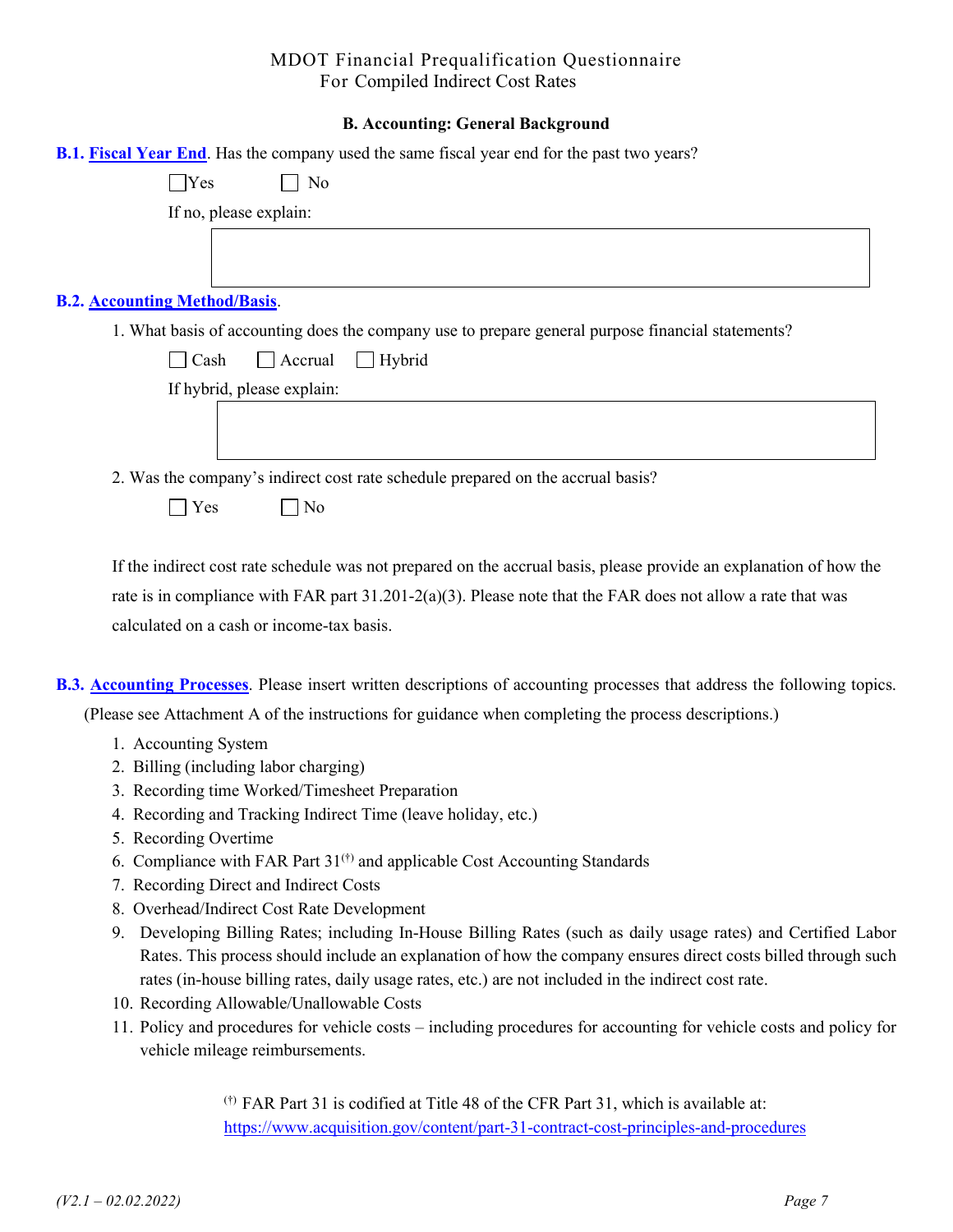#### **B.4. Preparing the Indirect Cost Schedule**.

| 1. How frequently does the company prepare an indirect cost rate schedule to determine costs eligible for              |
|------------------------------------------------------------------------------------------------------------------------|
| reimbursement per FAR Part 31?                                                                                         |
| $\Box$ Annually<br>Other                                                                                               |
| If other, please explain:                                                                                              |
| 2. Was the most recent indirect cost rate schedule prepared by the company or by another entity (e.g., CPA firm)?      |
| Internal staff<br>External party                                                                                       |
| If external Party, please explain:                                                                                     |
|                                                                                                                        |
| 3. Period covered by most recent indirect cost schedule:                                                               |
| One-year period ended                                                                                                  |
| Other (please explain):                                                                                                |
|                                                                                                                        |
| B.5. Fraud, Abuse, and Contract Violations. Is the company's management aware of any instances of fraud, illegal acts, |
| abuse, or violations of contracts provisions or grant agreements?                                                      |
| Yes<br>No                                                                                                              |
| If yes, please explain:                                                                                                |
|                                                                                                                        |
| B.6. Knowledge of FAR Part 31. Are appropriate personnel within the company familiar with FAR Part 31?                 |
| $\Box$ Yes. Please identify the personnel names and titles:                                                            |
|                                                                                                                        |
|                                                                                                                        |
| No. If no, please explain:                                                                                             |
|                                                                                                                        |
|                                                                                                                        |
|                                                                                                                        |
|                                                                                                                        |
|                                                                                                                        |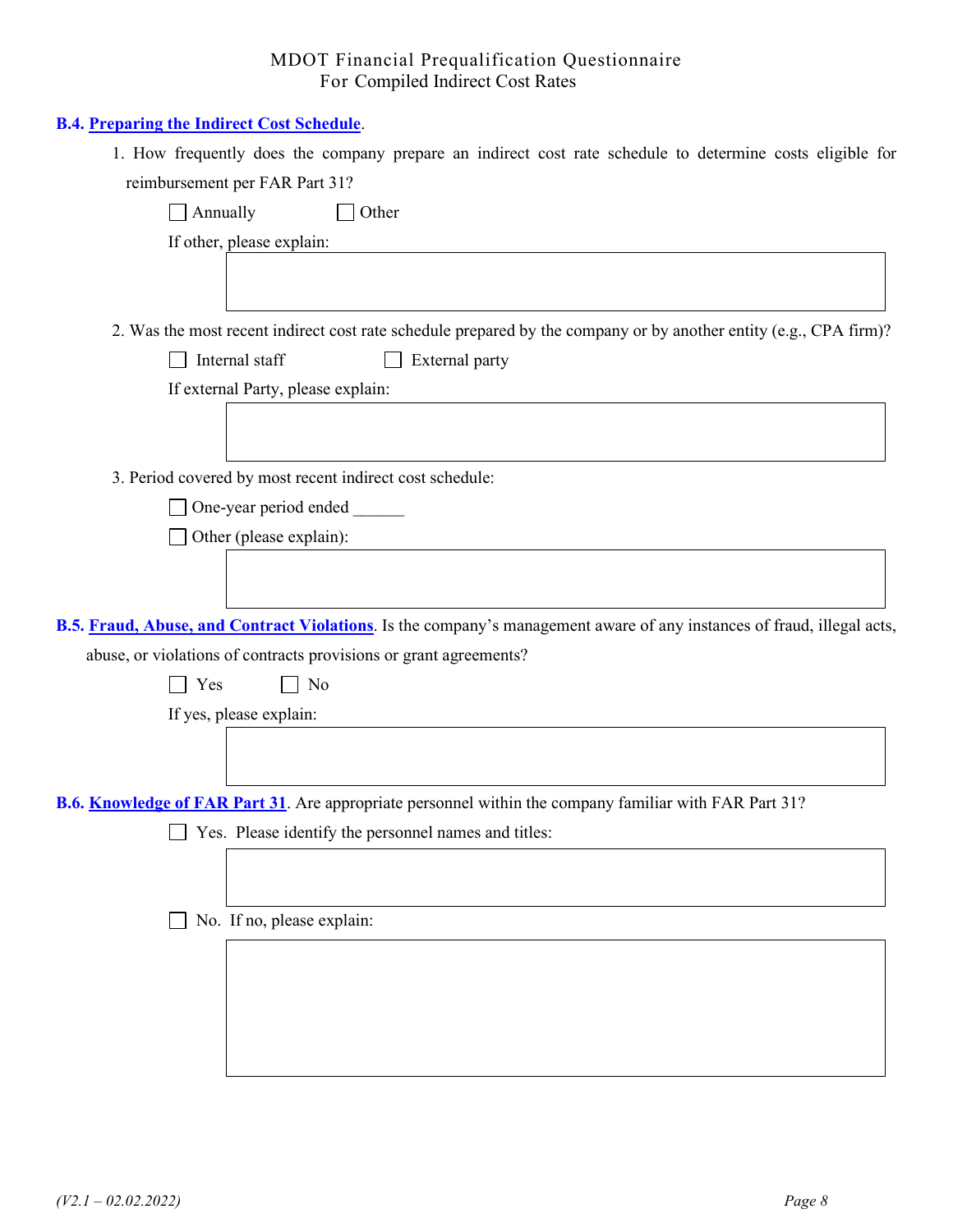| B.7. Audits/Examinations. Within the past three years, has a CPA or governmental agency performed an independent<br>audit, review, attestation, or compilation of the company's financial data or any phase of operations? |
|----------------------------------------------------------------------------------------------------------------------------------------------------------------------------------------------------------------------------|
| Yes. If yes, please complete the following (if applicable).<br>$\overline{N}$                                                                                                                                              |
| a. Financial Statements: $\Box$ Audit $\Box$ Review $\Box$ Compilation<br>$\Box$ Attestation $\Box$ Other (please explain):                                                                                                |
|                                                                                                                                                                                                                            |
| Primary Contact:                                                                                                                                                                                                           |
|                                                                                                                                                                                                                            |
| $\Box$ Audit $\Box$ Review $\Box$ Compilation<br>b. Indirect Cost Rate:<br>$\Box$ Attestation $\Box$ Other (please explain):                                                                                               |
| Was the indirect cost rate calculated in accordance with FAR Part $31?$ $\Box$ Yes<br>  No                                                                                                                                 |
|                                                                                                                                                                                                                            |
|                                                                                                                                                                                                                            |
| $\Box$ Audit $\Box$ Review $\Box$ Compilation $\Box$ Attestation<br>c. Project Audits:<br>$\Box$ Other (please explain):                                                                                                   |
| Name of CPA or Agency:                                                                                                                                                                                                     |
| Primary Contact:                                                                                                                                                                                                           |
|                                                                                                                                                                                                                            |
| B.8. Paycheck Protection Program Did the company received a Paycheck Protection Program (PPP) loan through the<br>Federal Coronavirus Aid, Relief, and Economic Security Act?                                              |
| Yes. If yes, please complete the PPP Loan Worksheet.                                                                                                                                                                       |
| No                                                                                                                                                                                                                         |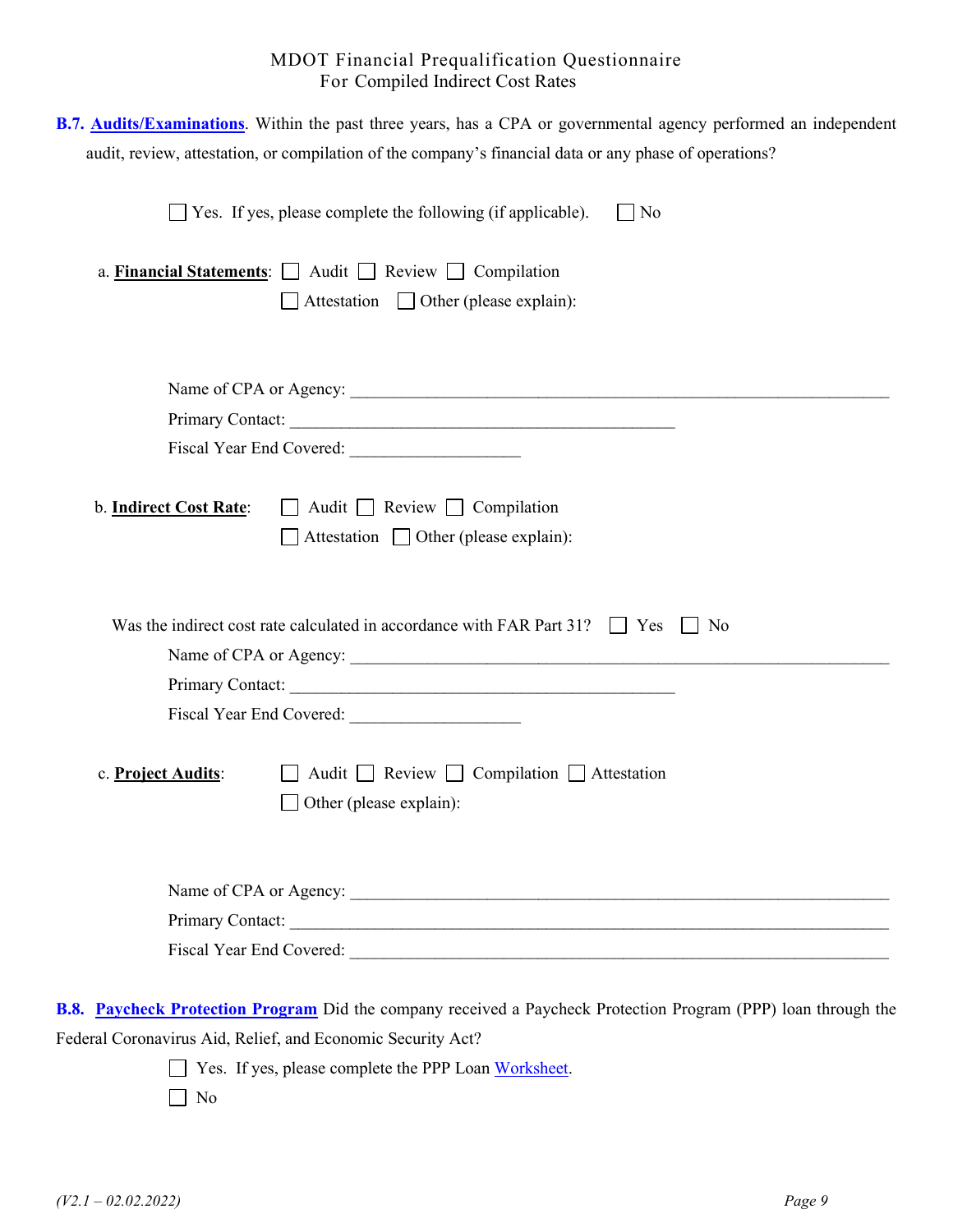# **C. Accounting System(s)**

| <b>C.1. Accounting Software</b>                                               |                                                                                                                  |
|-------------------------------------------------------------------------------|------------------------------------------------------------------------------------------------------------------|
| 1. What type of accounting software does the company use?                     |                                                                                                                  |
| Internally-Developed System                                                   |                                                                                                                  |
| Commercial System                                                             | Name of vendor:                                                                                                  |
| Hybrid System                                                                 |                                                                                                                  |
|                                                                               | 2. Please describe any significant manual processes used outside of the automated accounting system to record    |
| transactions:                                                                 |                                                                                                                  |
|                                                                               |                                                                                                                  |
| 3. Was the accounting system updated within the last year?                    |                                                                                                                  |
| $\top$ Yes<br>$\Box$ No                                                       |                                                                                                                  |
| If yes, please describe the accounting updates:                               |                                                                                                                  |
|                                                                               |                                                                                                                  |
|                                                                               |                                                                                                                  |
| C.2. <b>Job Costing</b> . Does the company have a job-cost accounting system? |                                                                                                                  |
| Yes<br>$\Box$ No                                                              |                                                                                                                  |
| If no, please explain what type of system is used to determine project costs: |                                                                                                                  |
|                                                                               |                                                                                                                  |
| C.3. Integration.                                                             |                                                                                                                  |
| 1. Does the accounting general ledger interface with the job-cost ledger?     |                                                                                                                  |
| Yes<br>$\Box$ No                                                              | $\Box$ N/A (no job-cost ledger used)                                                                             |
|                                                                               | 2. Are billings prepared from, or reconciled to, reports generated from the company's job-cost system?           |
| $\Box$ Yes. If yes, please explain:                                           |                                                                                                                  |
|                                                                               |                                                                                                                  |
|                                                                               |                                                                                                                  |
| No. If no, please explain:                                                    |                                                                                                                  |
|                                                                               |                                                                                                                  |
|                                                                               |                                                                                                                  |
|                                                                               | 3. Please describe any manual processes that occur outside of the automated accounting system to prepare billing |
| packages:                                                                     |                                                                                                                  |
|                                                                               |                                                                                                                  |
|                                                                               |                                                                                                                  |
|                                                                               |                                                                                                                  |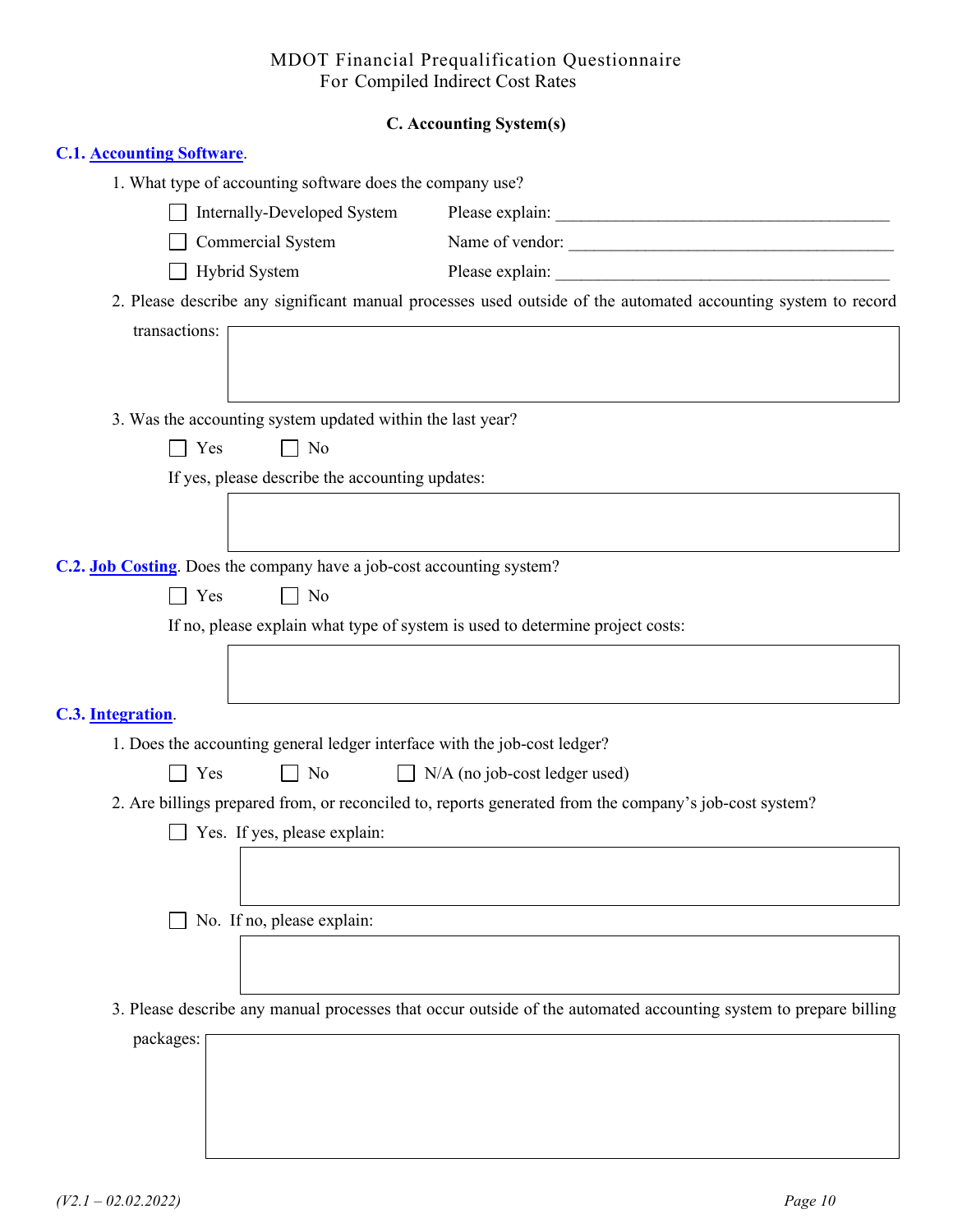**C.4. Accounting Records**. Which of the following types of records does the company maintain to support financial transactions?

|                                                | Yes | If no, please explain: |
|------------------------------------------------|-----|------------------------|
|                                                |     |                        |
| 2. Cash disbursements/accounts payable journal |     |                        |
| 3. Cash receipts/accounts receivable journal   |     |                        |
|                                                |     |                        |
|                                                |     |                        |
|                                                |     |                        |
|                                                |     |                        |
|                                                |     |                        |

**C.5. Direct and Indirect Expenses**. Does the general ledger contain separate direct and indirect accounts for the following?

| 1. Labor costs                   | Yes<br>No              |
|----------------------------------|------------------------|
|                                  | If no, please explain: |
|                                  |                        |
|                                  |                        |
|                                  |                        |
|                                  |                        |
| 2. Non-labor expenses $\Box$ Yes | $\mid$ No<br>$\perp$   |
|                                  | If no, please explain: |
|                                  |                        |
|                                  |                        |
|                                  |                        |
|                                  |                        |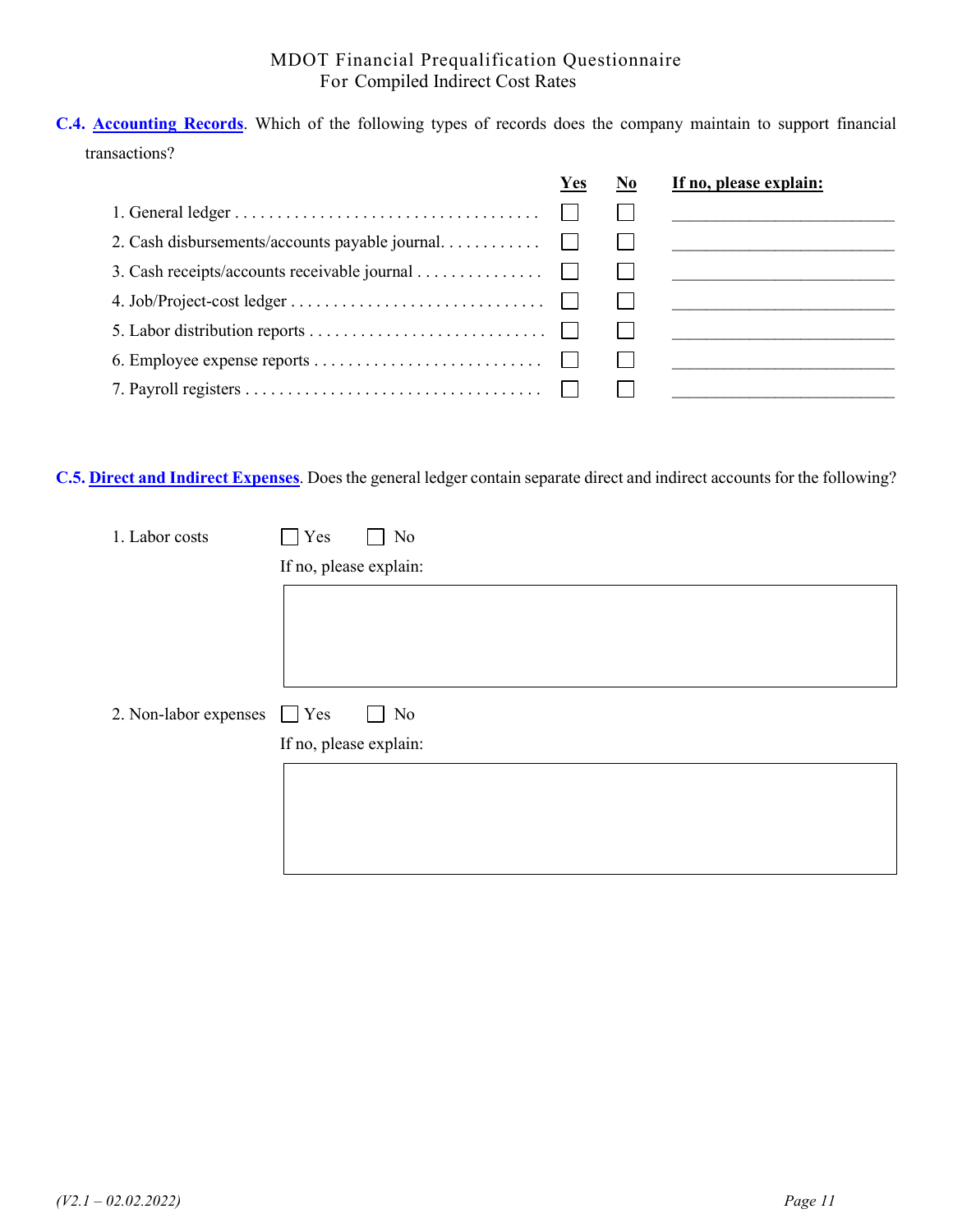| <b>C.6. Exclusion of Unallowable Costs.</b> Does the company have a system in place to identify and remove from the indirect |
|------------------------------------------------------------------------------------------------------------------------------|
| cost pools all unallowable costs, in accordance with FAR Part 31 and the applicable Cost Accounting System? (See             |
| <i>AASHTO Guide</i> , Sections 2.2, 4.4, 5.2, 5.5, and 6.3)                                                                  |

Yes. If yes, please complete steps C.6.1 through 3 below.

1. Please explain the company's system in detail:

2. How are appropriate personnel trained to distinguish between allowable and unallowable costs?

3. When does the primary review for allowability occur—at time the transaction is recorded, or later?

No. If no, please explain:

**C.7. Divisions/Cost Centers**. Does the company have more than one division/cost center?

|  |  | ง∩ |
|--|--|----|
|--|--|----|

If yes, are separate ledgers maintained for each division/cost center?

 $\Box$  Yes  $\Box$  No

If no, please explain: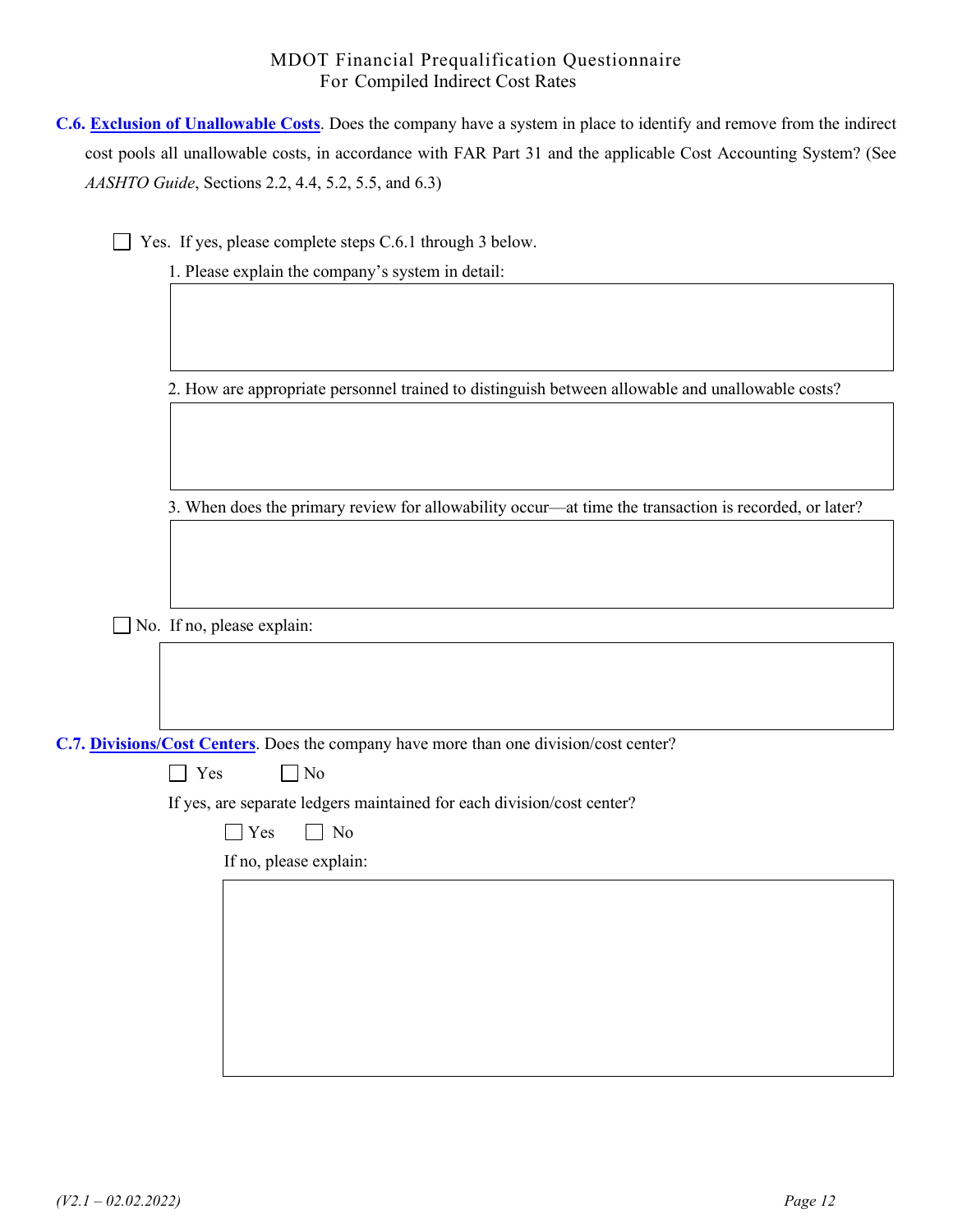# **C.8. Reconciliations**.

|                    | 1. Does the company reconcile the financial accounting system to the job-cost system?                                                                                                                                                                                                                                    |
|--------------------|--------------------------------------------------------------------------------------------------------------------------------------------------------------------------------------------------------------------------------------------------------------------------------------------------------------------------|
|                    | Yes. If yes, how often? (Check all that apply.) $\Box$ Monthly<br>Quarterly                                                                                                                                                                                                                                              |
|                    | Semi-annually<br>Annually<br>$\pm$                                                                                                                                                                                                                                                                                       |
|                    | $\Box$ No. If no, please explain:                                                                                                                                                                                                                                                                                        |
|                    | Check here if systems are integrated: $\Box$                                                                                                                                                                                                                                                                             |
|                    | $\neg N/A$ (no job-cost ledger used)                                                                                                                                                                                                                                                                                     |
|                    | 2. Are bank statements reconciled?                                                                                                                                                                                                                                                                                       |
| Yes                | If yes, how frequently: $\Box$ Monthly $\Box$ Quarterly $\Box$ Semi-annually $\Box$ Annually<br>Name and title of the person performing this reconciliation:                                                                                                                                                             |
| No                 | If no, please explain:                                                                                                                                                                                                                                                                                                   |
| $\blacksquare$ Yes | C.9. Budgeting. Does the company use a budgeting system for project planning and oversight?<br>$\Box$ No<br>If yes, does the company prepare variance reports to compare budgeted amounts to actual amounts on<br>projects, and are the reports distributed to appropriate management personnel?<br>$\mathbf{Yes}$<br>No |
|                    | If no, please explain:                                                                                                                                                                                                                                                                                                   |
|                    |                                                                                                                                                                                                                                                                                                                          |
|                    | C.10. Cost Allocation. Does the company use cost allocation methods consistently for all contracts, including commercial                                                                                                                                                                                                 |
| Yes                | contracts as well as for state and federal government contracts? (AASHTO Guide, Sections 5.3 and 10.5)<br>No                                                                                                                                                                                                             |
|                    |                                                                                                                                                                                                                                                                                                                          |
|                    | If no, please explain:                                                                                                                                                                                                                                                                                                   |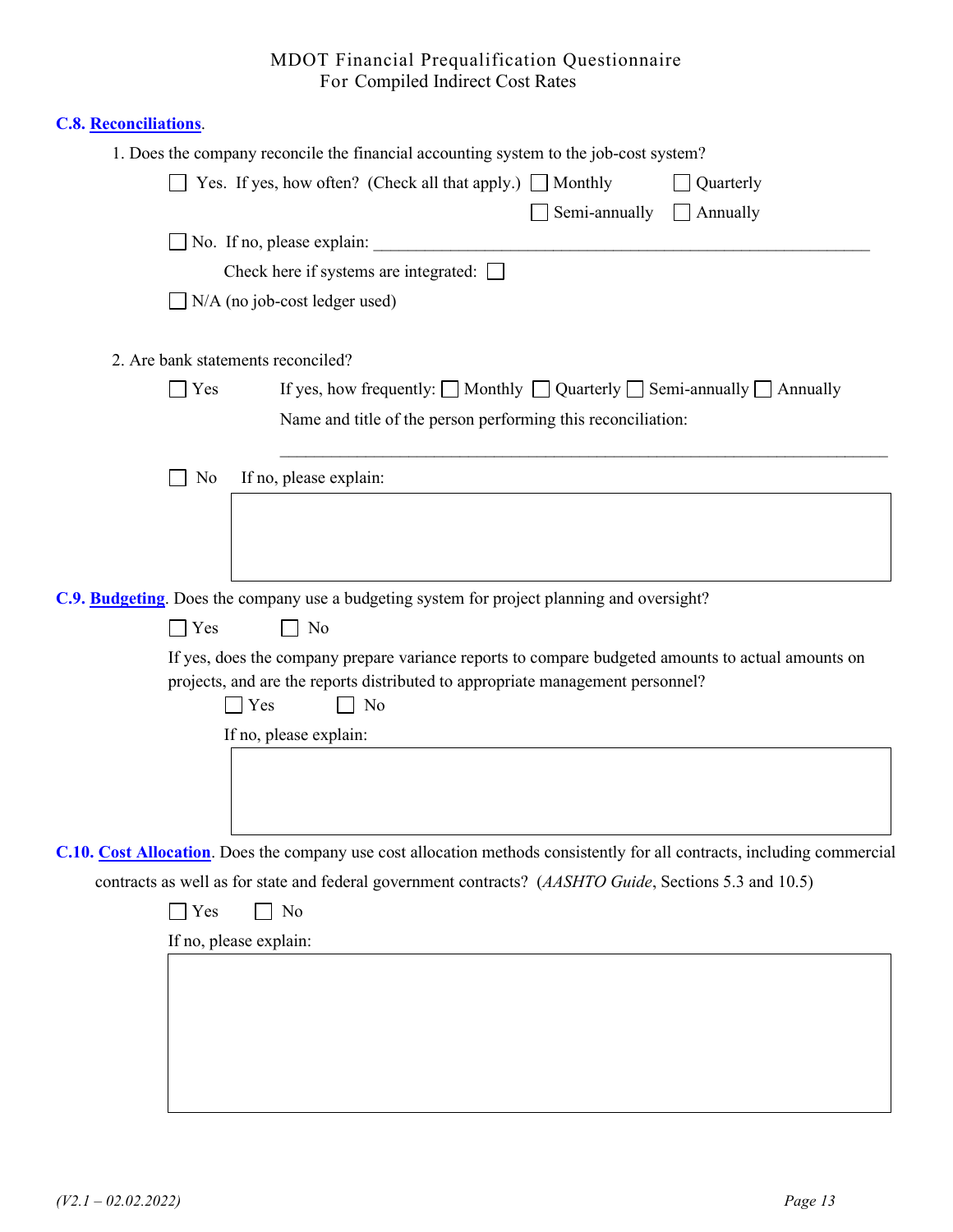|                                                                                      | C.11. <b>Allocation Base(s)</b> . When computing indirect cost rates, the company uses: (AASHTO Guide Section 4.7)    |  |  |  |
|--------------------------------------------------------------------------------------|-----------------------------------------------------------------------------------------------------------------------|--|--|--|
| A single base for cost allocation                                                    |                                                                                                                       |  |  |  |
| Description of base:                                                                 |                                                                                                                       |  |  |  |
|                                                                                      |                                                                                                                       |  |  |  |
|                                                                                      |                                                                                                                       |  |  |  |
| Multiple bases for cost allocation                                                   |                                                                                                                       |  |  |  |
| Description of bases:                                                                |                                                                                                                       |  |  |  |
|                                                                                      |                                                                                                                       |  |  |  |
|                                                                                      |                                                                                                                       |  |  |  |
|                                                                                      |                                                                                                                       |  |  |  |
| C.12. Field Offices. Does the company have field offices? (AASHTO Guide Section 5.6) |                                                                                                                       |  |  |  |
| $\Box$ No<br>Yes<br>$\sim$                                                           |                                                                                                                       |  |  |  |
|                                                                                      | If yes, are separate indirect cost rates used for the home office and field offices?                                  |  |  |  |
| Yes<br>No                                                                            |                                                                                                                       |  |  |  |
| If yes, please complete steps C.12.1 and C.12.2                                      |                                                                                                                       |  |  |  |
|                                                                                      | 1. Are the home office and field office indirect costs rates presented consistently to all                            |  |  |  |
| state department of transportations (DOT)?                                           |                                                                                                                       |  |  |  |
| $\Box$ Yes<br>No                                                                     | $\Box$ N/A                                                                                                            |  |  |  |
| If no, please explain:                                                               |                                                                                                                       |  |  |  |
|                                                                                      |                                                                                                                       |  |  |  |
|                                                                                      |                                                                                                                       |  |  |  |
|                                                                                      | 2. Please provide a matrix or narrative describing the circumstances in which the field                               |  |  |  |
|                                                                                      | office indirect cost rate is used and the circumstances in which the home office indirect                             |  |  |  |
| cost rate is used:                                                                   |                                                                                                                       |  |  |  |
|                                                                                      |                                                                                                                       |  |  |  |
|                                                                                      |                                                                                                                       |  |  |  |
|                                                                                      |                                                                                                                       |  |  |  |
|                                                                                      | C.13. Project-Specific Indirect Cost Rate(s). Does the company have any special, project-specific indirect cost rates |  |  |  |
| negotiated with a state DOT?                                                         |                                                                                                                       |  |  |  |
| Yes<br>No                                                                            |                                                                                                                       |  |  |  |
| If yes, please explain and identify the states that use these rates:                 |                                                                                                                       |  |  |  |
|                                                                                      |                                                                                                                       |  |  |  |
|                                                                                      |                                                                                                                       |  |  |  |
|                                                                                      |                                                                                                                       |  |  |  |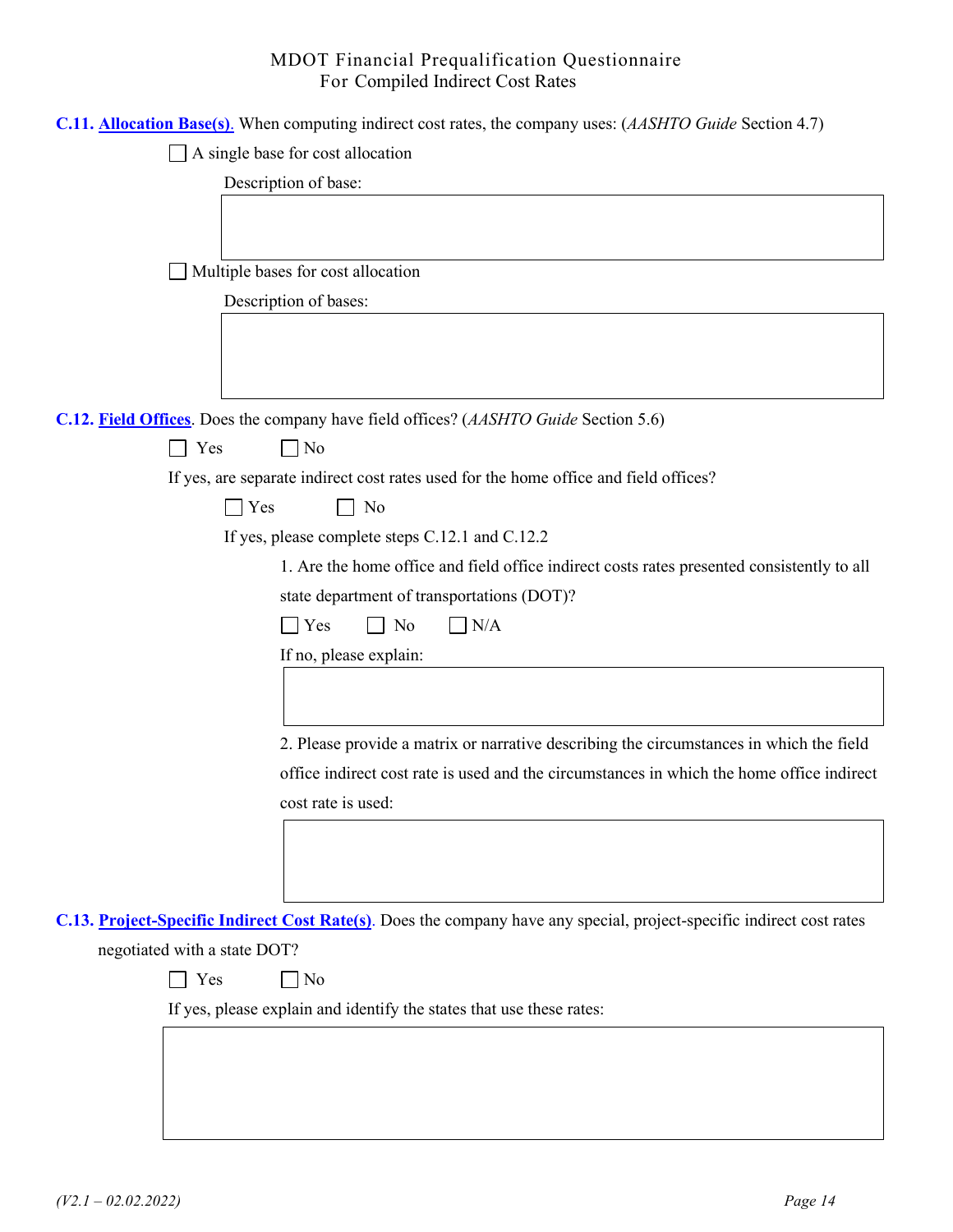# **D. Information Technology (IT) Systems**

| D.1. IT Risk Assessment. Has the company's management conducted an IT system risk assessment within the past three years?   |  |  |  |  |  |
|-----------------------------------------------------------------------------------------------------------------------------|--|--|--|--|--|
| Yes. If yes, please provide a copy of the IT system risk assessment.                                                        |  |  |  |  |  |
| $\Box$ No. If no, please explain:                                                                                           |  |  |  |  |  |
|                                                                                                                             |  |  |  |  |  |
|                                                                                                                             |  |  |  |  |  |
|                                                                                                                             |  |  |  |  |  |
|                                                                                                                             |  |  |  |  |  |
| D.2. IT Security Review. Are system security and application access logs enabled and reviewed periodically?                 |  |  |  |  |  |
| $\bigcap$ Yes<br>$\Box$ No                                                                                                  |  |  |  |  |  |
| If no, please explain:                                                                                                      |  |  |  |  |  |
|                                                                                                                             |  |  |  |  |  |
|                                                                                                                             |  |  |  |  |  |
|                                                                                                                             |  |  |  |  |  |
|                                                                                                                             |  |  |  |  |  |
| D.3. IT Electronic Data Safeguards. If documents are retained in electronic format, are they stored in a format that cannot |  |  |  |  |  |
| easily be modified, removed, or replaced, and does a mechanism/audit trail exist to track all such events?                  |  |  |  |  |  |
| $\Box$ No<br>$\exists$ Yes                                                                                                  |  |  |  |  |  |
| If no, please explain:                                                                                                      |  |  |  |  |  |
|                                                                                                                             |  |  |  |  |  |
|                                                                                                                             |  |  |  |  |  |
|                                                                                                                             |  |  |  |  |  |
|                                                                                                                             |  |  |  |  |  |
|                                                                                                                             |  |  |  |  |  |
|                                                                                                                             |  |  |  |  |  |
|                                                                                                                             |  |  |  |  |  |
|                                                                                                                             |  |  |  |  |  |
|                                                                                                                             |  |  |  |  |  |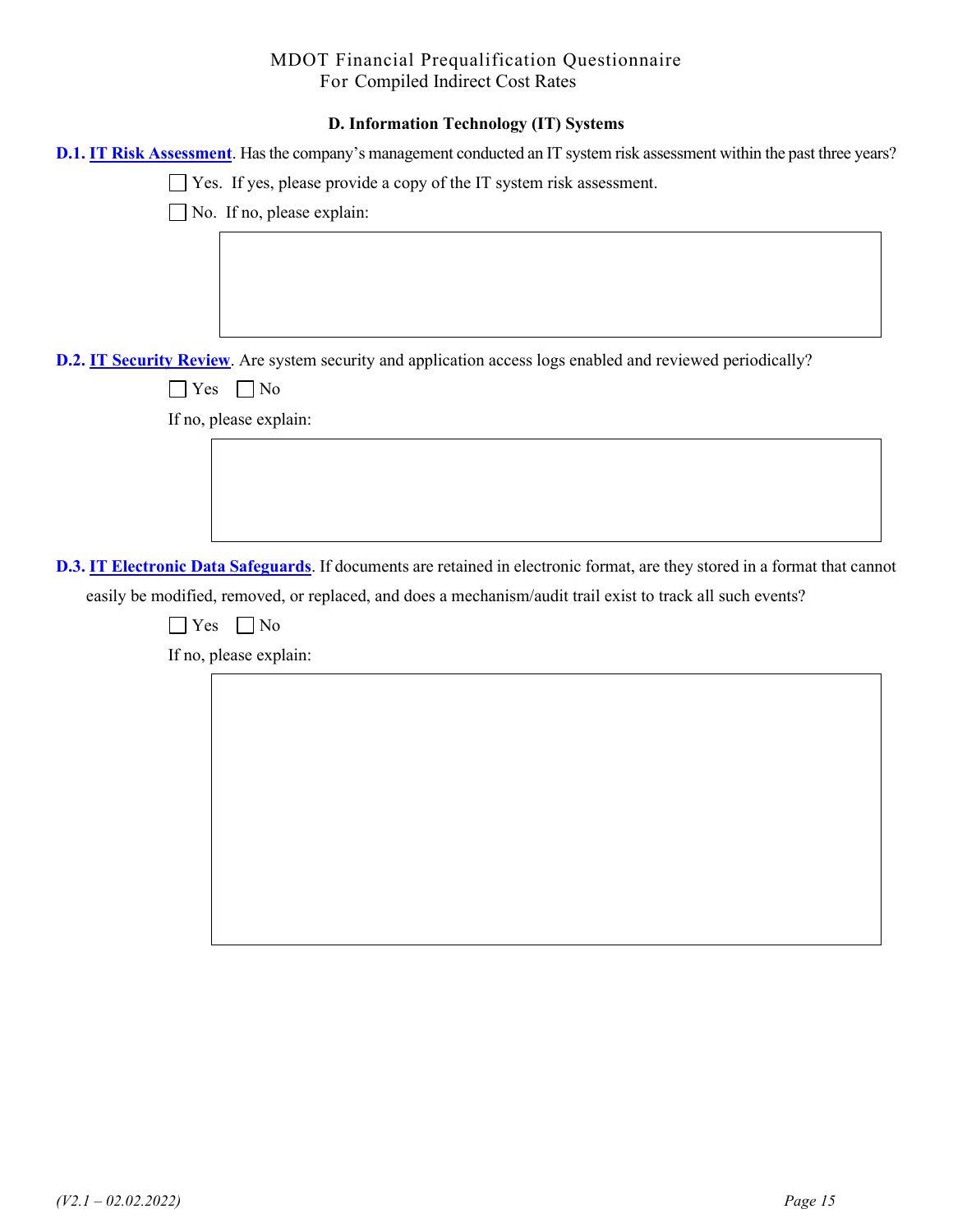# **E. Accounting – Payroll and Timekeeping**

| <b>E.1. Payroll Service.</b> Does the company use an external payroll service?      |  |  |  |  |  |
|-------------------------------------------------------------------------------------|--|--|--|--|--|
| $\bigcap$ Yes<br>$\neg$ No                                                          |  |  |  |  |  |
| If yes, please explain:                                                             |  |  |  |  |  |
|                                                                                     |  |  |  |  |  |
| <b>E.2. Pay Cycle.</b> What is the company's standard pay cycle?                    |  |  |  |  |  |
| Bi-weekly $\Box$ Monthly $\Box$ 1st & 15th $\Box$ Other (please explain):           |  |  |  |  |  |
| If the company uses more than one pay cycle, please explain:                        |  |  |  |  |  |
|                                                                                     |  |  |  |  |  |
|                                                                                     |  |  |  |  |  |
|                                                                                     |  |  |  |  |  |
|                                                                                     |  |  |  |  |  |
| <b>E.3. Payroll Register.</b> Does the payroll register include the following data? |  |  |  |  |  |

|                                                                                                | <b>Yes</b> | No | If no, please explain |
|------------------------------------------------------------------------------------------------|------------|----|-----------------------|
|                                                                                                |            |    |                       |
|                                                                                                |            |    |                       |
|                                                                                                |            |    |                       |
|                                                                                                |            |    |                       |
|                                                                                                |            |    |                       |
|                                                                                                |            |    |                       |
| 7. Hourly rate $\dots \dots \dots \dots \dots \dots \dots \dots \dots \dots \dots \dots \dots$ |            |    |                       |
|                                                                                                |            |    |                       |
|                                                                                                |            |    |                       |
|                                                                                                |            |    |                       |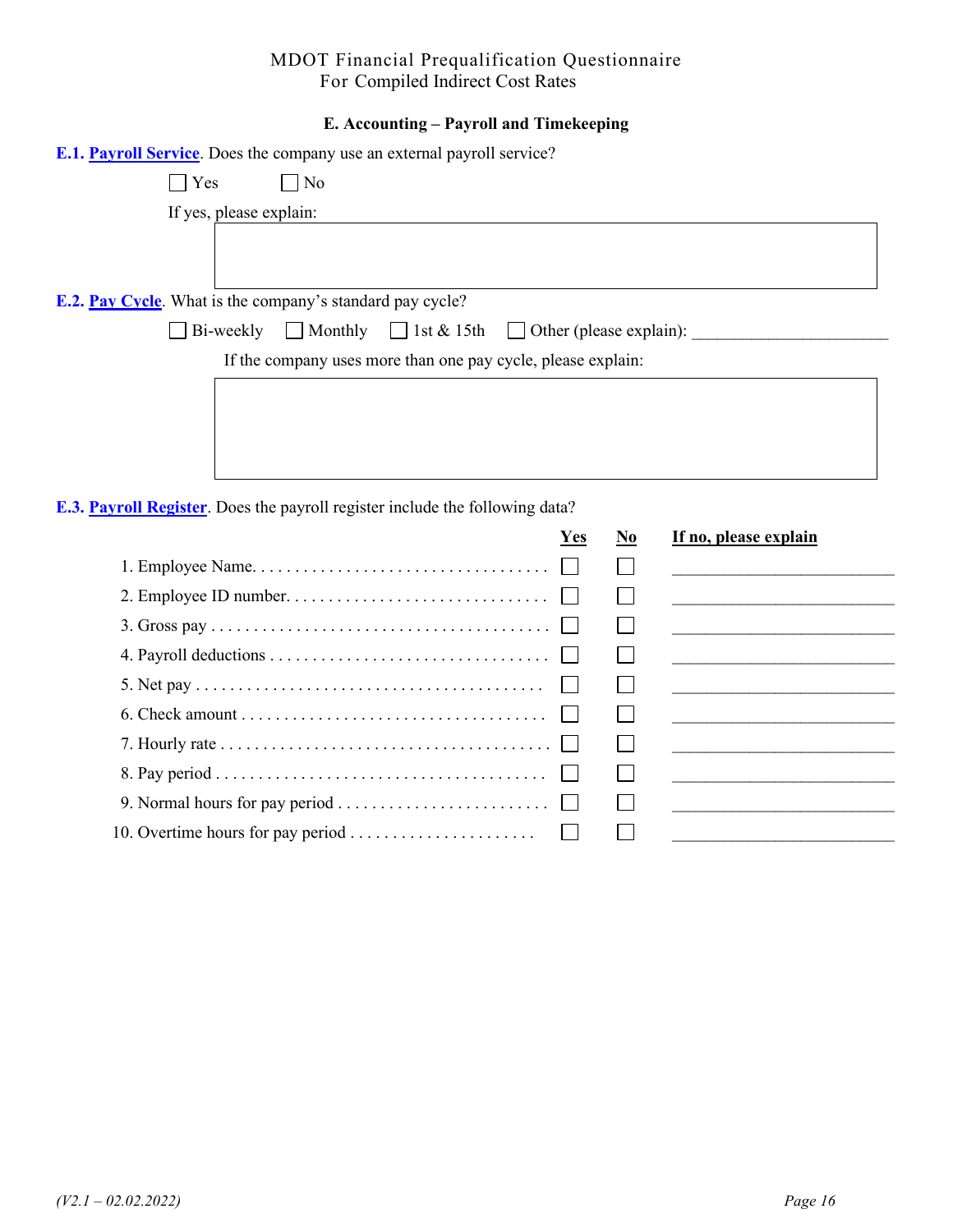#### **E.4. Timekeeping System**.

1. Does the company use an electronic timekeeping system?

|--|--|

If yes, please provide an explanation of its operation:

2. Are all employees, including managers and owners/principals, responsible for signing their own timesheets?

 $\Box$  Yes  $\Box$  No

If no, please explain:

3. Are all employee timesheets approved by supervisors?

If no, please explain:

4. Is there a certification and approval process required for all time worked by owners and principals?

 $\Box$  Yes. If yes, please provide a narrative describing the process:

No. If no, then how is owners and principals' time accounted for and billed to projects?

5. How are timesheet coding errors detected and corrected?

6. How do timesheets identify work performed outside a contract's original scope of services?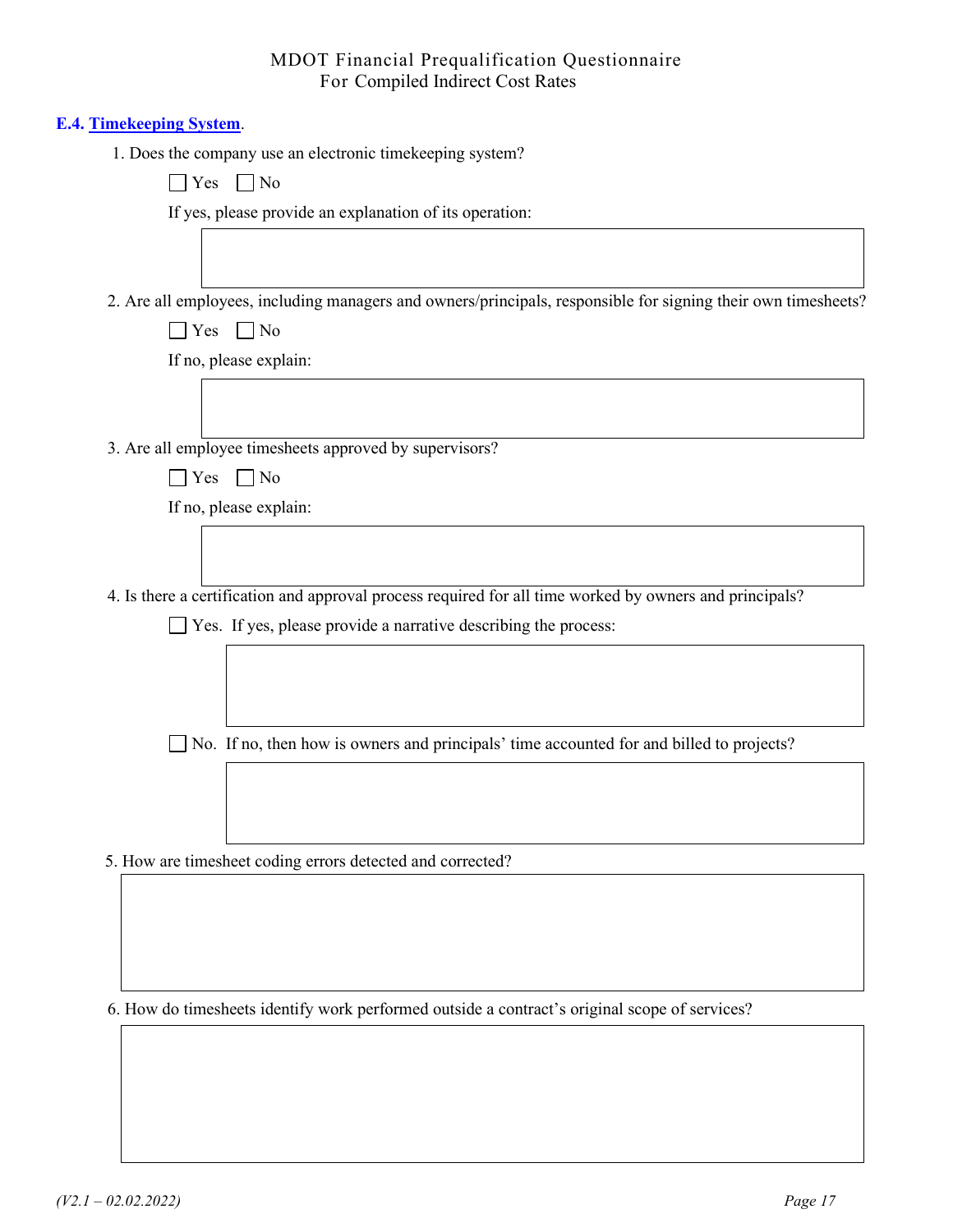#### **F. Labor Cost Accumulation**

| F.1. Direct & Indirect Labor. Do the company's timesheets include reporting codes for both direct and indirect hours? |  |
|-----------------------------------------------------------------------------------------------------------------------|--|
| ( <i>AASHTO Guide</i> , Chapter 6.)                                                                                   |  |

Yes. If yes, do all employees, including managers and principals, record direct and indirect time on

No. If no, please explain the process used to segregate direct and indirect labor hours.

**F.2. Work Week**. Please identify the company's normal hours of operation (e.g., M-F 8:00 am to 5:00 pm):

#### **F.3. Uncompensated Overtime (Labor Variance)**

their timesheets?

1. Does the company record all hours (including hours in excess of 40) worked by all employees, including managers, principals, and/or all salaried personnel regardless of whether the employees are exempt from overtime pay or whether all direct labor hours are billed to specific contracts? (AASHTO Guide, Section 5.4)

> Yes. If yes, which of the following methods does the company use to account for *uncompensated overtime*—the hours worked without additional compensation in excess of an average of 40 hours per week by direct-charge employees who are exempt from the Fair Labor Standards Act? (*AASHTO Guide* Section 5.4.F.2)

 Effective Rate Method: Using this method, effective hourly pay rates are computed weekly, based on actual time charges.

Please explain: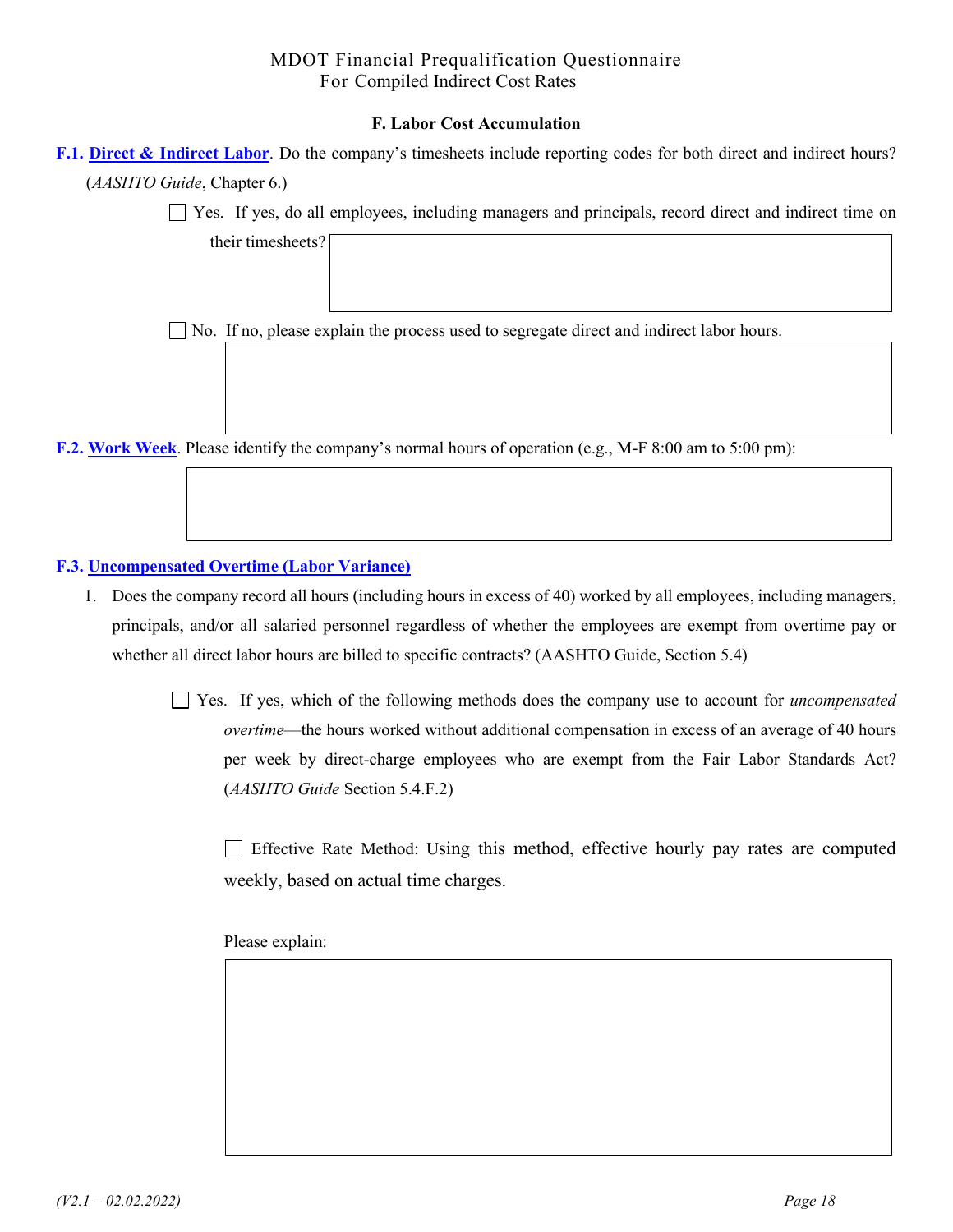Salary Variance Method: Under this method, salaried employees' labor costs are allocated at standard hourly rates for every hour worked and overhead is reduced for the appropriate portion of labor costs generated by uncompensated overtime hours. **Standard rates are generally computed as the total salary costs paid to the salaried employee divided by the estimated number of hours the employee will work that fiscal year.** 

What was the total dollar amount of the salary/payroll variance for the year?  $\mathbb{S}$ 

Please explain how the salary variance is accounted for in the indirect cost rate:

Other. Please explain:

No. If no, please explain:

2. Does the company bill labor for salaried employees at the rates recorded in the system?

| $\Box$ Yes $\Box$ No |  |  |
|----------------------|--|--|
| Please explain:      |  |  |
|                      |  |  |
|                      |  |  |
|                      |  |  |

**F.4. Contract Modifications/Time Tracking**. How does the company segregate work performed under a basic agreement/contract from work performed for contract changes/modifications?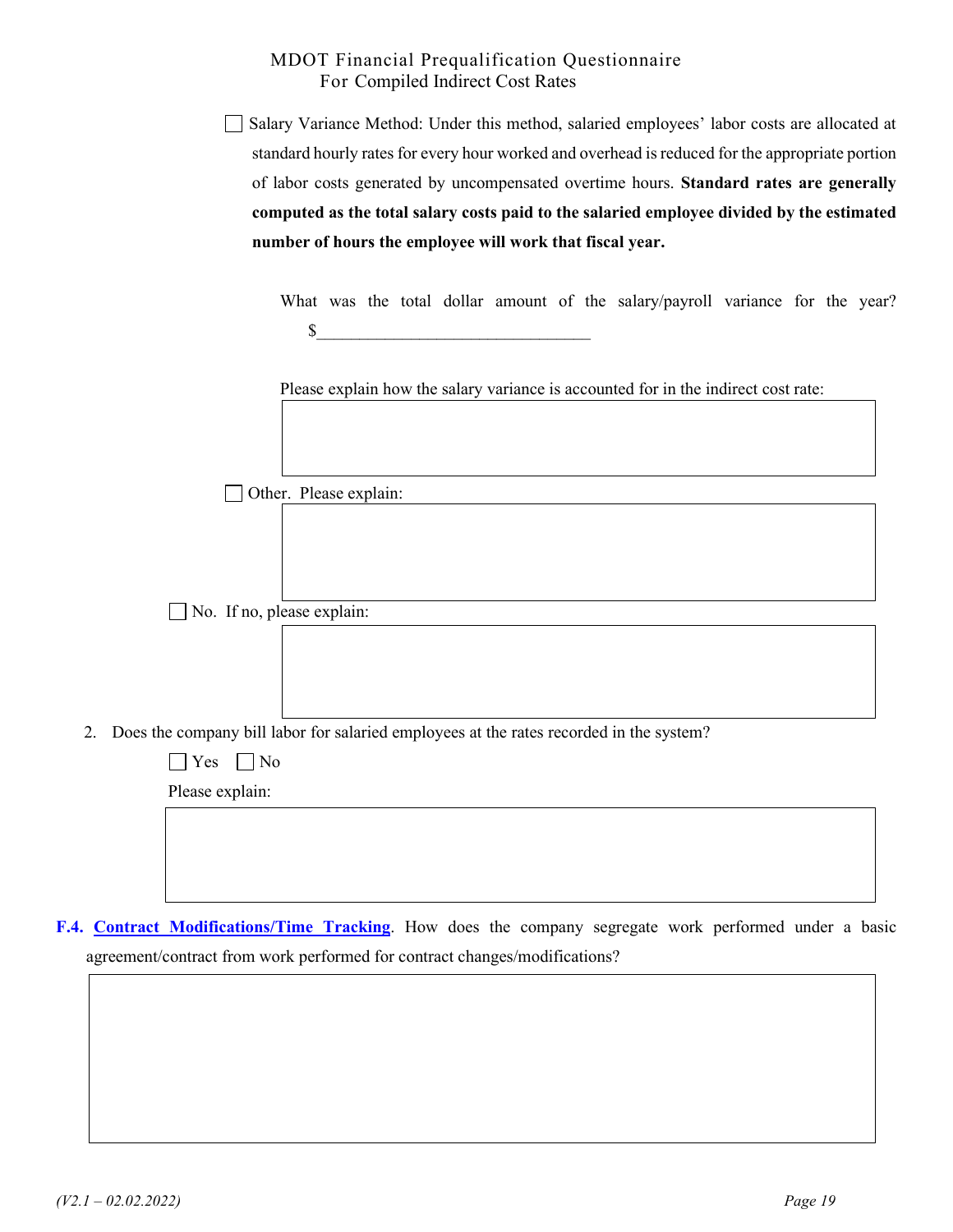| <b>G. Labor Billings and Project Costing</b>                                                                                  |
|-------------------------------------------------------------------------------------------------------------------------------|
| <b>G.1. Premium Overtime.</b> Does the company pay overtime at a premium to any employees?                                    |
| Yes. If yes, please complete steps G.1.1 and 2.<br>  No                                                                       |
| 1. What premium rate is paid, and what categories of employees are eligible for this rate?                                    |
| Time-and-a-half for all non-exempt employees                                                                                  |
| Other. Please explain:                                                                                                        |
|                                                                                                                               |
|                                                                                                                               |
| 2. How is the overtime premium accounted for and billed?                                                                      |
| As part of direct labor and overhead is applied to the overtime premium                                                       |
| As an other direct cost and overhead is not applied to the overtime premium                                                   |
| As an indirect labor cost and the overtime premium is included in the indirect cost rate                                      |
| Other. Please explain:                                                                                                        |
|                                                                                                                               |
|                                                                                                                               |
| G.2. Allocation of Overtime Costs. Are overtime costs allocated to contracts consistently, regardless of the type of contract |
| (lump sum versus actual cost) or customer (government versus commercial)?                                                     |
| Yes<br>No                                                                                                                     |
| If no, please explain:                                                                                                        |
|                                                                                                                               |
|                                                                                                                               |
| G.3. Cost Allocation versus Billing. If the company pays a principal or an employee at a rate in excess of a contract's       |
| maximum hourly labor rate, where will the excess cost be allocated/charged?                                                   |
|                                                                                                                               |
|                                                                                                                               |
| G.4. Contract/Purchased Labor. Does the company invoice/bill contract labor directly to any customers?                        |
| N <sub>o</sub><br>N/A<br>Yes                                                                                                  |
| If yes, please complete the following: Contract labor is billed-                                                              |
|                                                                                                                               |
| As part of direct labor and overhead is applied to the contract labor                                                         |
| As an other direct cost and overhead is not applied to the contract labor                                                     |
| Other. Please explain:                                                                                                        |
|                                                                                                                               |
|                                                                                                                               |
|                                                                                                                               |
|                                                                                                                               |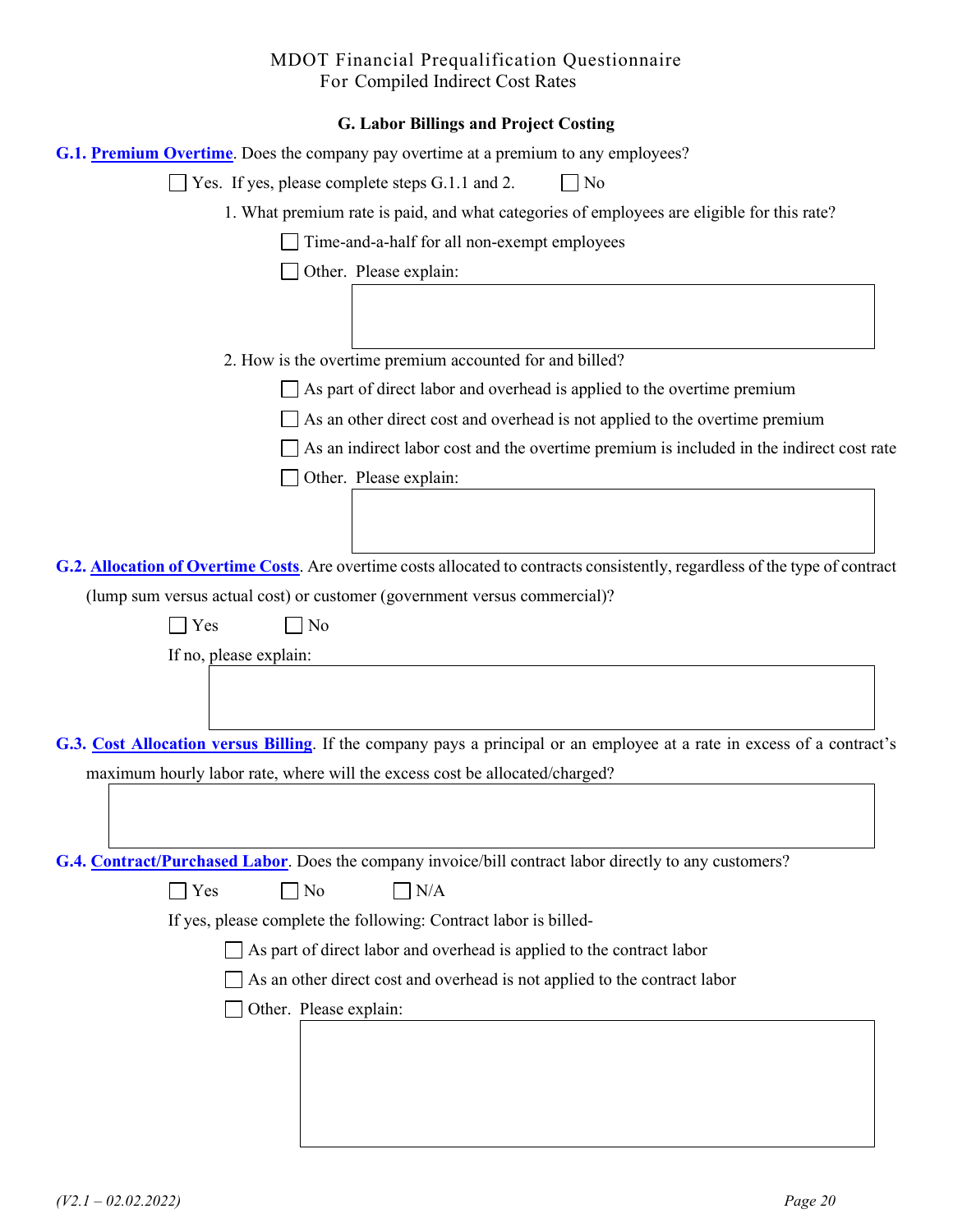#### **H. Expense Accumulation and Billing (Please fill out and attach the "Direct Cost Summary")**

### **H.1. Credits Associated with Direct Costs**.

- 1. How is the indirect cost pool relieved/reduced for credits/reimbursements received for direct costs?
- 2. If the company bills projects directly for company-owned equipment/vehicles, how does the company ensure that costs associated with such company-owned equipment/vehicles (such as maintenance, depreciation, insurance, etc.) are not also included in the indirect cost rate?
- 3. If the company bills projects directly for company-performed services (such as lab testing or drilling), how does the company ensure that costs associated with such services (such as lab costs, lab tech labor, etc.) are not also included in the indirect cost rate?
- 4. If the company bills projects directly for company-owned equipment/vehicles or company-performed services (such as lab testing or drilling), how does the company determine billing rates for such equipment?

**H.2. Design/Build Stipends**. Has the company received a stipend from any state DOT in connection with design/build efforts?

 $\bigcap$  Yes  $\bigcap$  No

If yes, please explain how the company records the stipend in the accounting system:

**H.3. Non-billable Costs**. Describe the accounting treatment for direct costs not billable to clients. (Where/how are these costs recorded in the accounting system?)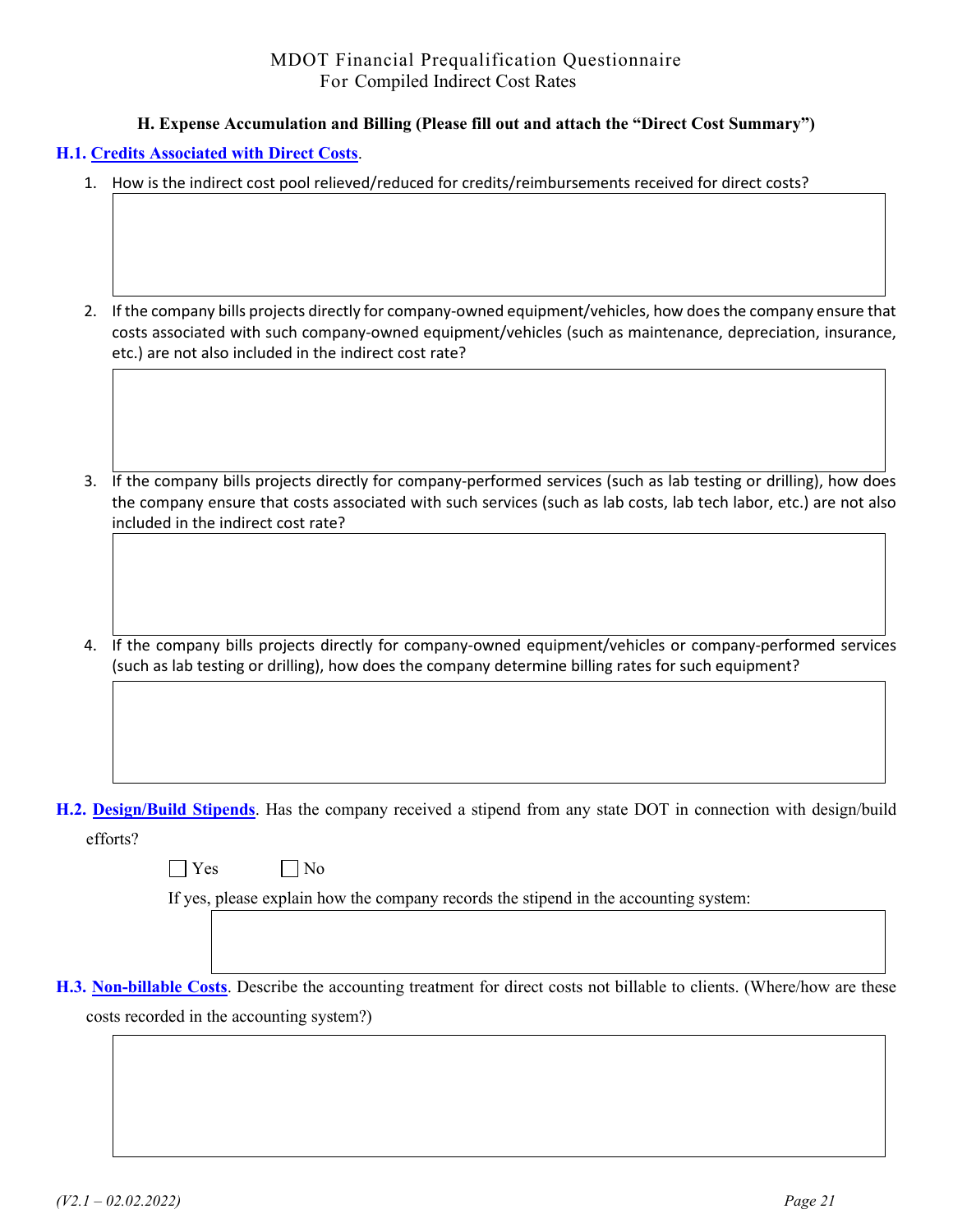| H.4. <b>Authorization</b> . How does the company ensure that costs are not billed to government projects prior to proper authorization? |
|-----------------------------------------------------------------------------------------------------------------------------------------|
|                                                                                                                                         |
|                                                                                                                                         |
|                                                                                                                                         |
| H.5. Vehicle Expenses. Does the company provide vehicles to employees for business purposes?                                            |
| Yes<br>$\Box$ No<br>$\blacksquare$                                                                                                      |
| 1. If yes, are the vehicles leased or owned?                                                                                            |
| $\Box$ Owned<br>Leased                                                                                                                  |
| 2. Identify the total number of vehicles owned or leased by your company.                                                               |
| Owned                                                                                                                                   |
| 3. Are mileage logs maintained for all vehicles?                                                                                        |
| $\Box$ Yes<br>$\Box$ No                                                                                                                 |
| If no, please explain:                                                                                                                  |
|                                                                                                                                         |
| 4. Is mileage separated by direct and indirect classifications, and is mileage incurred in connection                                   |
| with unallowable activities tracked?                                                                                                    |
| $\Box$ No<br><b>Yes</b>                                                                                                                 |
| If no, please explain:                                                                                                                  |
|                                                                                                                                         |
|                                                                                                                                         |
| 5. What recovery/billing rate is used for company vehicle mileage reimbursement?                                                        |
| $\rule{1em}{0.15mm}$ per mile.<br>\$                                                                                                    |
| 6. How was the recovery/billing rate developed?                                                                                         |
|                                                                                                                                         |
|                                                                                                                                         |
| <b>H.6. Computer Expenses.</b>                                                                                                          |
| 1. Are the company's computer expenses incurred as a result of? (select one)                                                            |
| Company Ownership<br><b>Outside Services</b><br>Both                                                                                    |
| 2. Does the company compute a charge rate for computers?                                                                                |
| $\blacksquare$ Yes<br>$\Box$ No                                                                                                         |
| a. If yes, what is the charge rate?                                                                                                     |
| b. How was the charge rate developed?                                                                                                   |
|                                                                                                                                         |
|                                                                                                                                         |
|                                                                                                                                         |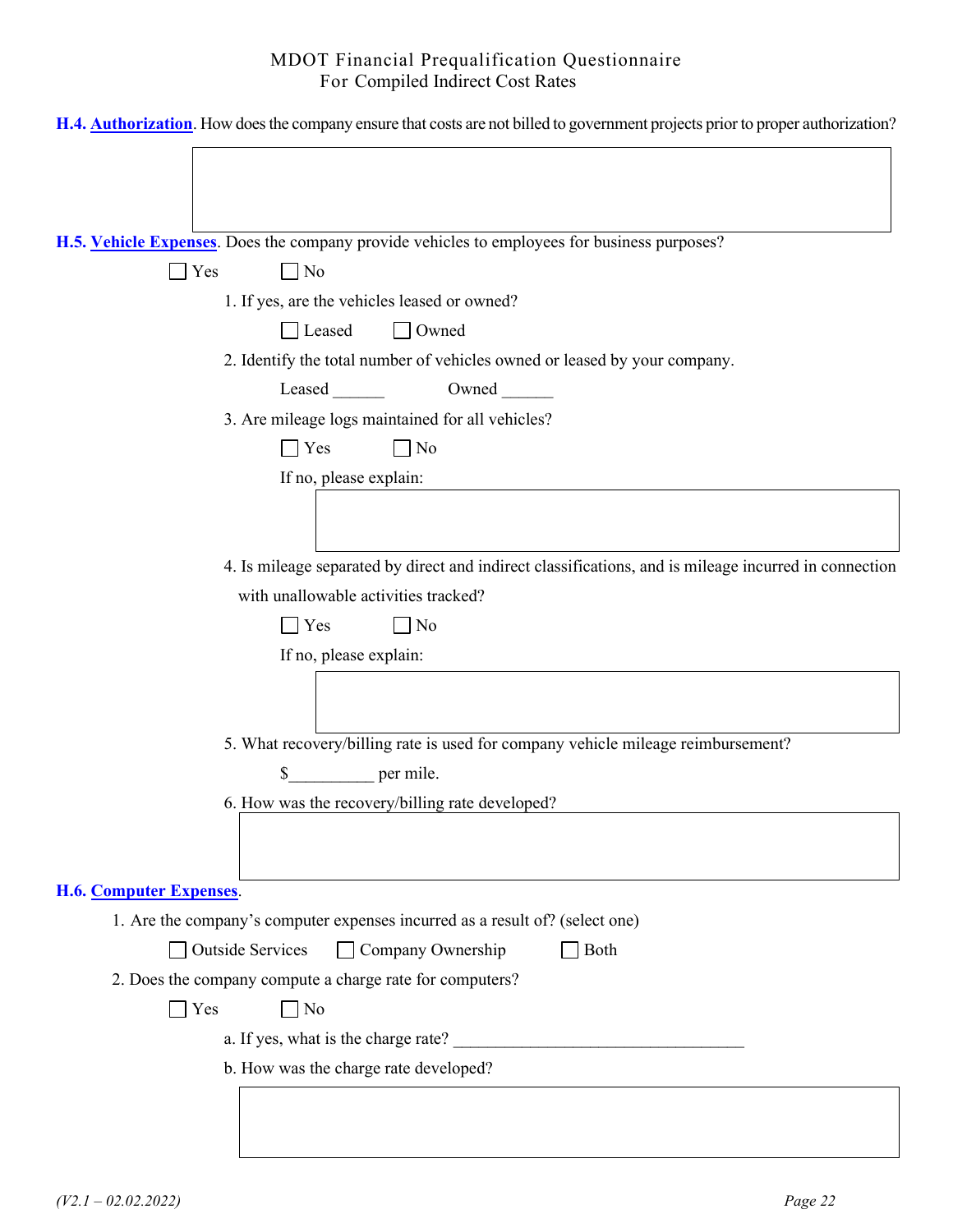|           | 3. How are computer expenses treated?                                                                           |
|-----------|-----------------------------------------------------------------------------------------------------------------|
|           | Direct<br>Indirect<br><b>Combination Direct/Indirect</b>                                                        |
|           | If combination direct/indirect, please provide an explanation:                                                  |
|           |                                                                                                                 |
|           |                                                                                                                 |
|           | 4. Are computer usage logs maintained and coded by job/project?                                                 |
|           | $\neg$ No<br>$\exists$ Yes                                                                                      |
|           |                                                                                                                 |
|           | H.7. Printing and Reproduction Costs.<br>1. How are printing and reproduction expenses treated?                 |
|           | Direct cost<br>Indirect cost<br>Combination of direct and indirect<br>In House:                                 |
|           | If you marked combination of direct and indirect, please explain:                                               |
|           |                                                                                                                 |
|           |                                                                                                                 |
|           | Direct cost<br>Indirect cost<br>Combination of direct and indirect<br>Outside vendor:                           |
|           | If you marked combination of direct and indirect, please explain:                                               |
|           |                                                                                                                 |
|           |                                                                                                                 |
|           | 2. For in-house services, are usage logs maintained and coded by job/project?                                   |
|           | $\bigcap$ Yes<br>$\neg$ No                                                                                      |
|           | If no, please explain:                                                                                          |
|           |                                                                                                                 |
|           |                                                                                                                 |
|           | 3. Is usage segregated by direct and indirect classifications?                                                  |
|           | Yes<br>No                                                                                                       |
|           | If no, please explain:                                                                                          |
|           |                                                                                                                 |
|           |                                                                                                                 |
|           | 4. If these costs are incurred through the use of an outside vendor, are the invoices coded by job/project when |
| received? |                                                                                                                 |
|           | $\exists$ No<br>$\vert$ Yes                                                                                     |
|           | If no, please explain:                                                                                          |
|           |                                                                                                                 |
|           |                                                                                                                 |
|           |                                                                                                                 |
|           |                                                                                                                 |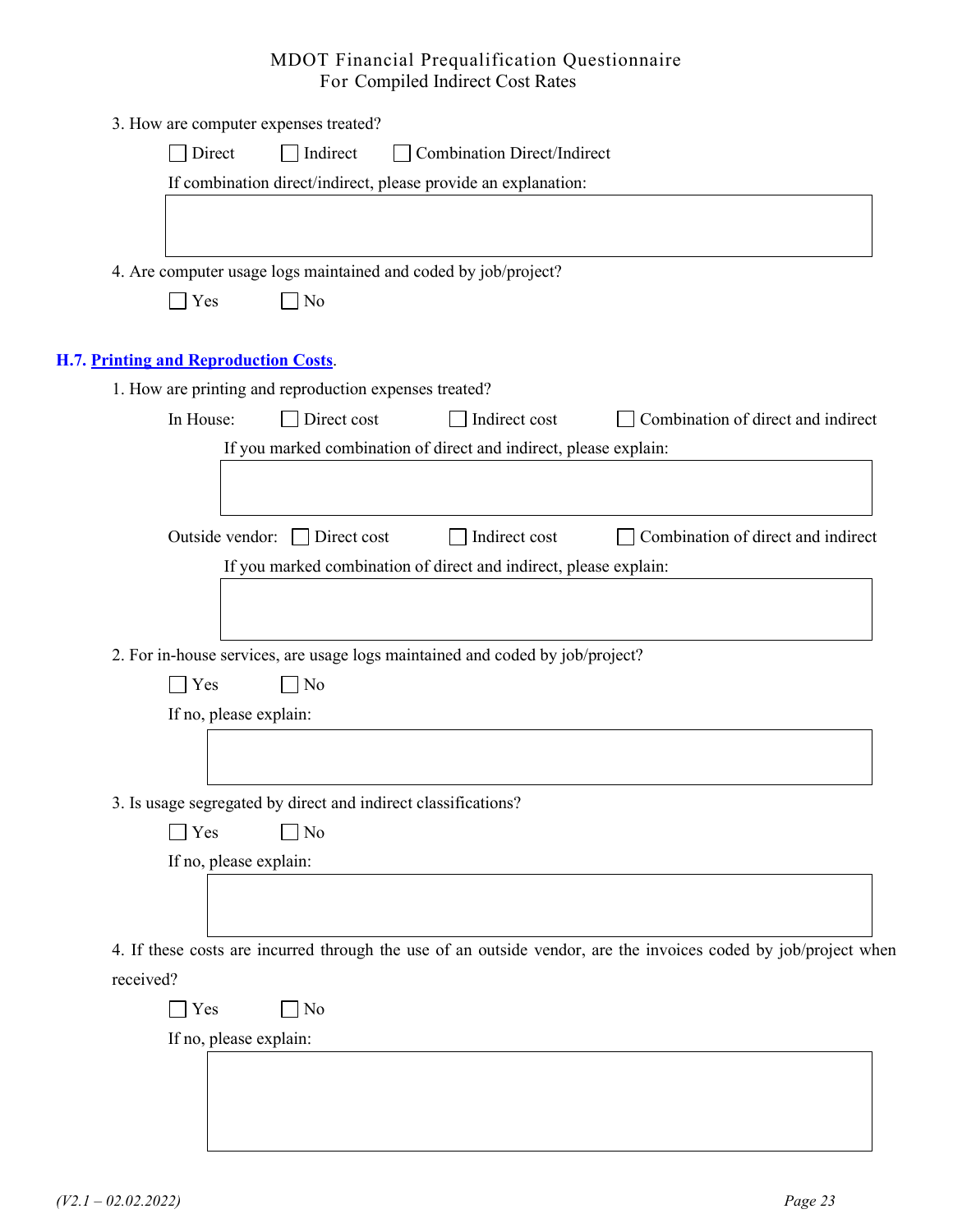#### **H.8. Telephone Costs**.

| 1. How is the expense for telephone service recorded and billed? |  |
|------------------------------------------------------------------|--|
|------------------------------------------------------------------|--|

| Direct cost | Indirect cost                                                      | Combination of direct and indirect |                |  |
|-------------|--------------------------------------------------------------------|------------------------------------|----------------|--|
|             | If you marked combination of direct and indirect, please explain:  |                                    |                |  |
|             |                                                                    |                                    |                |  |
|             |                                                                    |                                    |                |  |
|             |                                                                    |                                    |                |  |
|             | 2. Does the company maintain a telephone log to record toll calls? | l Yes                              | No             |  |
|             | 3. Are the calls job-coded by direct and indirect classifications? | Yes                                | N <sub>o</sub> |  |

**H.9. Activities Ineligible for Cost Reimbursement**. Did any of the company's employees, including principles and/or owners, engage in activities for lobbying, advertising, public relations, charity, and/or entertainment?

 $\Box$  Yes  $\Box$  No

If yes, please identify the employees who engaged in these activities, and describe how the associated costs were tracked and accounted for in relation to the submitted indirect cost rate.

#### **Table 2: Unallowable Activities**

| <b>Employee Name or ID &amp;<br/>Title/Classification:</b> | <b>Activities:</b> | <b>Accounting Treatment:</b> |
|------------------------------------------------------------|--------------------|------------------------------|
|                                                            |                    |                              |
|                                                            |                    |                              |
|                                                            |                    |                              |
|                                                            |                    |                              |
|                                                            |                    |                              |
|                                                            |                    |                              |
|                                                            |                    |                              |
|                                                            |                    |                              |
|                                                            |                    |                              |
|                                                            |                    |                              |
|                                                            |                    |                              |
|                                                            |                    |                              |
|                                                            |                    |                              |
|                                                            |                    |                              |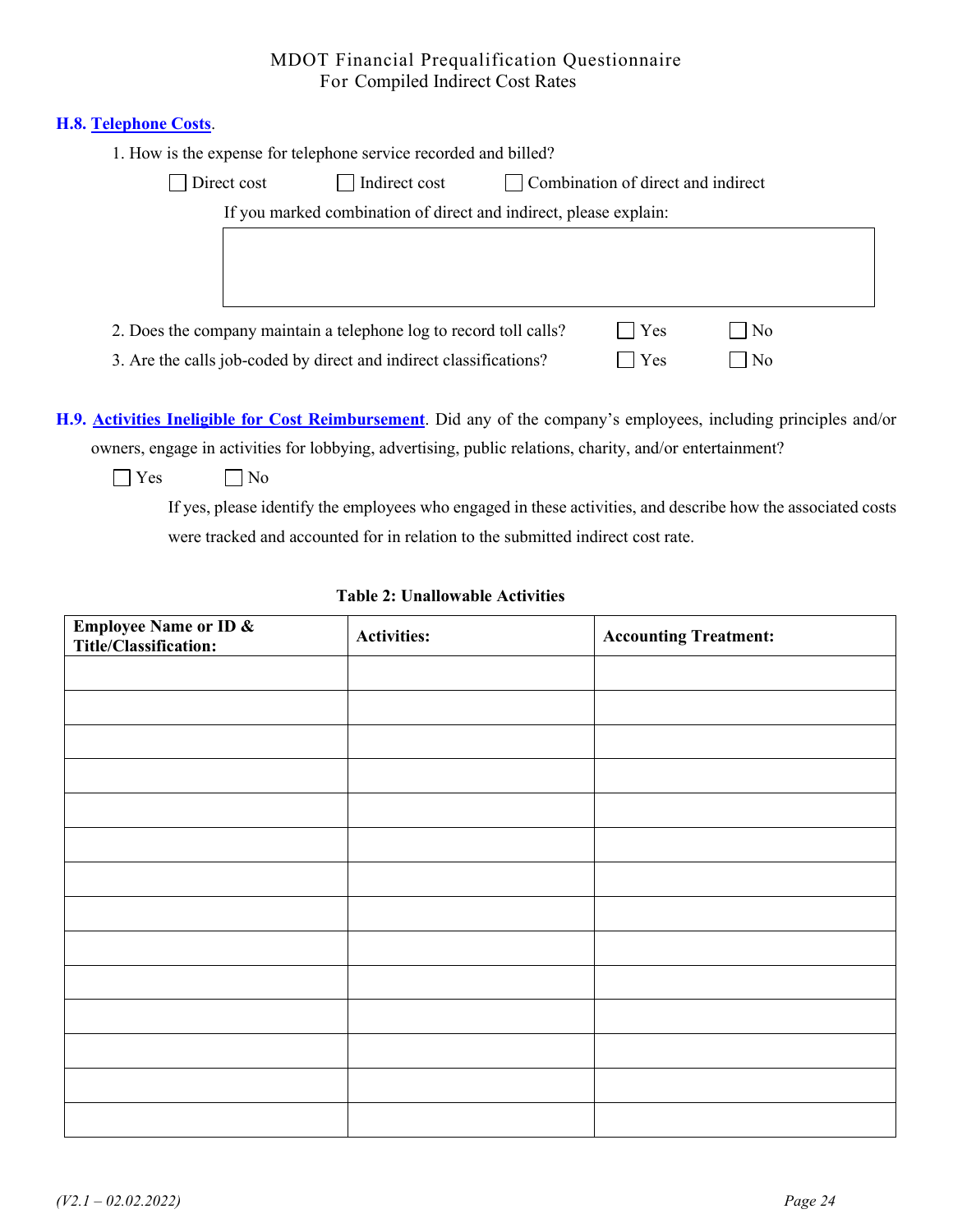#### **I. Compensation for Owners and Employees**

#### **I.1. Bonuses**.

1. Did the company pay, or accrue for, bonuses earned by owners or employees during the period covered by the latest indirect cost rate schedule?

| Yes<br>No                                                                                            |
|------------------------------------------------------------------------------------------------------|
| If yes, were the bonuses included in the submitted indirect cost rate schedule?                      |
| $\Box$ Yes<br>$\Box$ No<br>$\Box$ N/A                                                                |
| Was any portion of these bonuses excluded from the submitted indirect cost rate schedule?            |
| $\Box$ No $\Box$ N/A<br>$  \   \ \gamma_{\rm es}$<br>Comment:                                        |
| 2. Does the company have a written bonus plan?                                                       |
| $\Box$ Yes. Please provide a copy of the plan.                                                       |
| $\Box$ No. Please describe how bonuses are determined and how this is communicated to employees:     |
|                                                                                                      |
| 3. Are all employees eligible for the bonuses?                                                       |
| $\Box$ No<br>Yes                                                                                     |
| If no, please explain:                                                                               |
|                                                                                                      |
| Note: The bonus plan cannot be based on profit distribution. (AASHTO Guide Section 7.11.A-C; and FAR |
| 31.201-3, FAR 31.201-4, and FAR 31.205-6(a)(6)(ii)(B))                                               |

**I.2. Executive Compensation**. Has the company, an independent CPA, or compensation consultant performed an evaluation of executive compensation for reasonableness in accordance with FAR 31.205-6? (See *AASHTO Guide* Section 7.5.)

 $\Box$  Yes

Company Independent CPA Name: \_\_\_\_\_\_\_\_\_\_\_\_\_\_\_\_\_\_\_\_\_\_\_\_\_\_\_\_\_\_\_\_\_\_\_\_\_\_\_\_\_\_\_\_\_

Compensation Consultant:

If company, independent CPA, or compensation consultant is selected, describe the methodology used and attach the evaluation to this FPQ.

 No. If no, please complete and attach the National Compensation Matrix compliance worksheet. Note: The National Compensation Matrix is updated by AASHTO every year. The most current version of the matrix can be found on AASHTO's website (audit.transportation.org).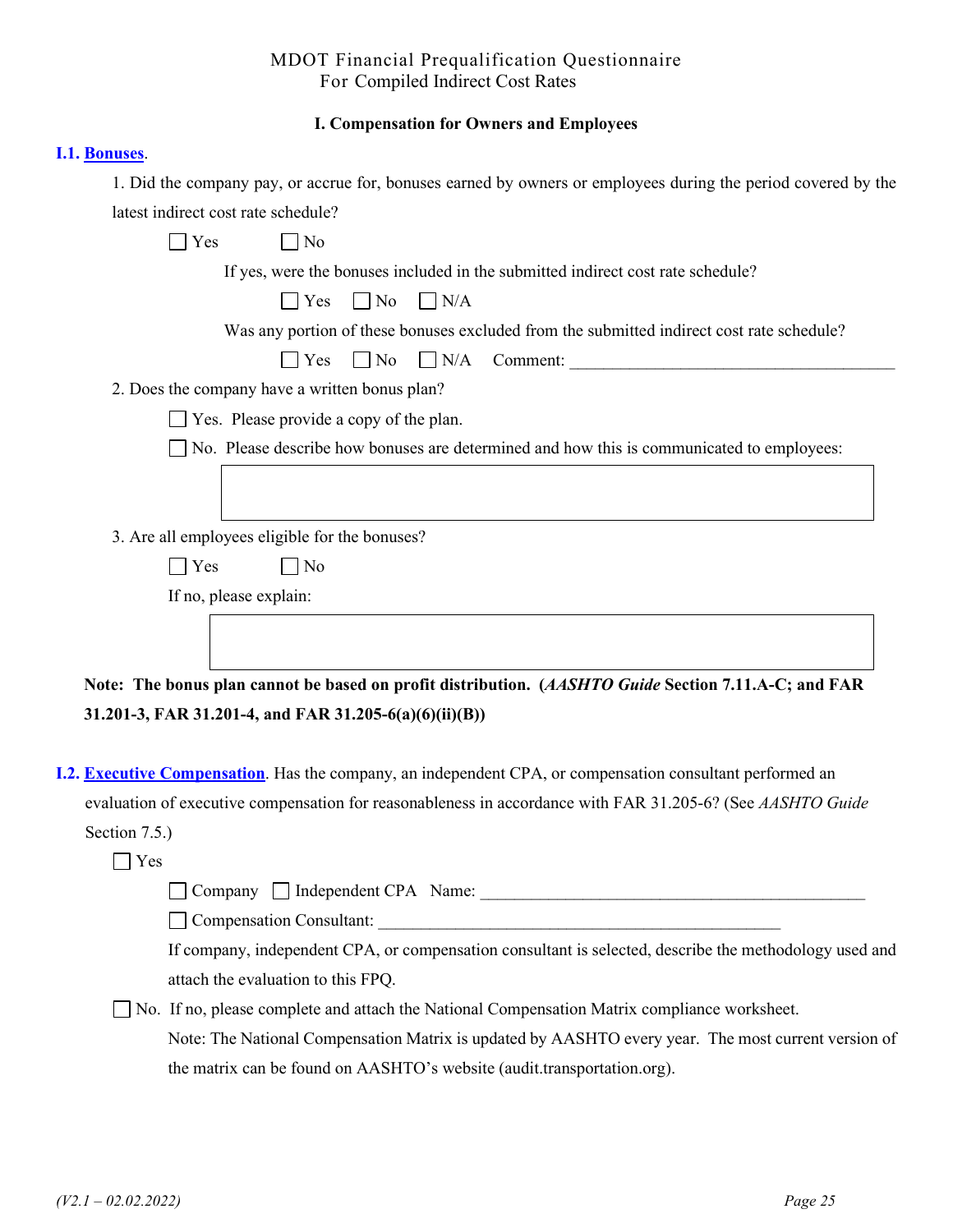#### **J. Related-Party Transactions**

**J.1. Related Employees**. Please complete Table 3: Employees Related to Company Others for all **employees** who are related to the parties listed in Table 1, as shown in A.5.

| Name or ID:                               | <b>Title/Position:</b>                                                                                 | <b>Wages/Salary:</b>                                                                                                 | <b>Bonus:</b>            | <b>Other</b><br><b>Compensation:</b>            | <b>Total</b><br><b>Compensation:</b> |  |
|-------------------------------------------|--------------------------------------------------------------------------------------------------------|----------------------------------------------------------------------------------------------------------------------|--------------------------|-------------------------------------------------|--------------------------------------|--|
|                                           |                                                                                                        | $\overline{\mathcal{S}}$                                                                                             | $\overline{\mathcal{S}}$ | $\overline{\textbf{S}}$ $\overline{\textbf{S}}$ | $\overline{\mathbb{S}}$              |  |
| <b>Total Hours Worked</b><br>During Year: | Job Duties:<br>Name of Related Person:                                                                 |                                                                                                                      |                          |                                                 |                                      |  |
|                                           |                                                                                                        | $\overline{\mathcal{S}}$                                                                                             | $\overline{\mathcal{S}}$ | $\mathbb{S}$                                    | $\mathbb{S}$                         |  |
| <b>Total Hours Worked</b><br>During Year: | Job Duties:<br>Name of Related Person:<br>Relationship (e.g., spouse, parent, child, sibling, in-law): | <u> 1989 - Jan James James James James James James James James James James James James James James James James J</u> |                          |                                                 |                                      |  |
|                                           |                                                                                                        | $\overline{\mathcal{S}}$                                                                                             | $\overline{\text{S}}$    | $\mathbb{S}$                                    | $\mathbb{S}$                         |  |
| <b>Total Hours Worked</b><br>During Year: | Job Duties:<br>Name of Related Person:<br>Relationship (e.g., spouse, parent, child, sibling, in-law): |                                                                                                                      |                          |                                                 |                                      |  |
|                                           |                                                                                                        | $\mathbb{S}$                                                                                                         | $\overline{\mathbf{s}}$  | $\mathbb{S}$                                    | $\mathcal{S}$                        |  |
| <b>Total Hours Worked</b><br>During Year: | Job Duties:<br>Name of Related Person:<br>Relationship (e.g., spouse, parent, child, sibling, in-law): |                                                                                                                      |                          |                                                 |                                      |  |
|                                           |                                                                                                        | $\mathbb{S}$                                                                                                         | $\mathbb{S}$             | $\mathbb{S}$                                    | $\mathbb{S}$                         |  |
| <b>Total Hours Worked</b><br>During Year: | Job Duties:<br>Name of Related Person:<br>Relationship (e.g., spouse, parent, child, sibling, in-law): |                                                                                                                      |                          |                                                 |                                      |  |
|                                           |                                                                                                        | $\overline{\mathbb{S}}$                                                                                              | $\sqrt{\frac{1}{2}}$     | $\overline{\mathcal{S}}$                        | $\mathbb{S}$                         |  |
| <b>Total Hours Worked</b><br>During Year: | Job Duties:<br>Name of Related Person:<br>Relationship (e.g., spouse, parent, child, sibling, in-law): |                                                                                                                      |                          |                                                 |                                      |  |

# **Table 3: Employees Related to Company Owners**

1

2

3

4

5

6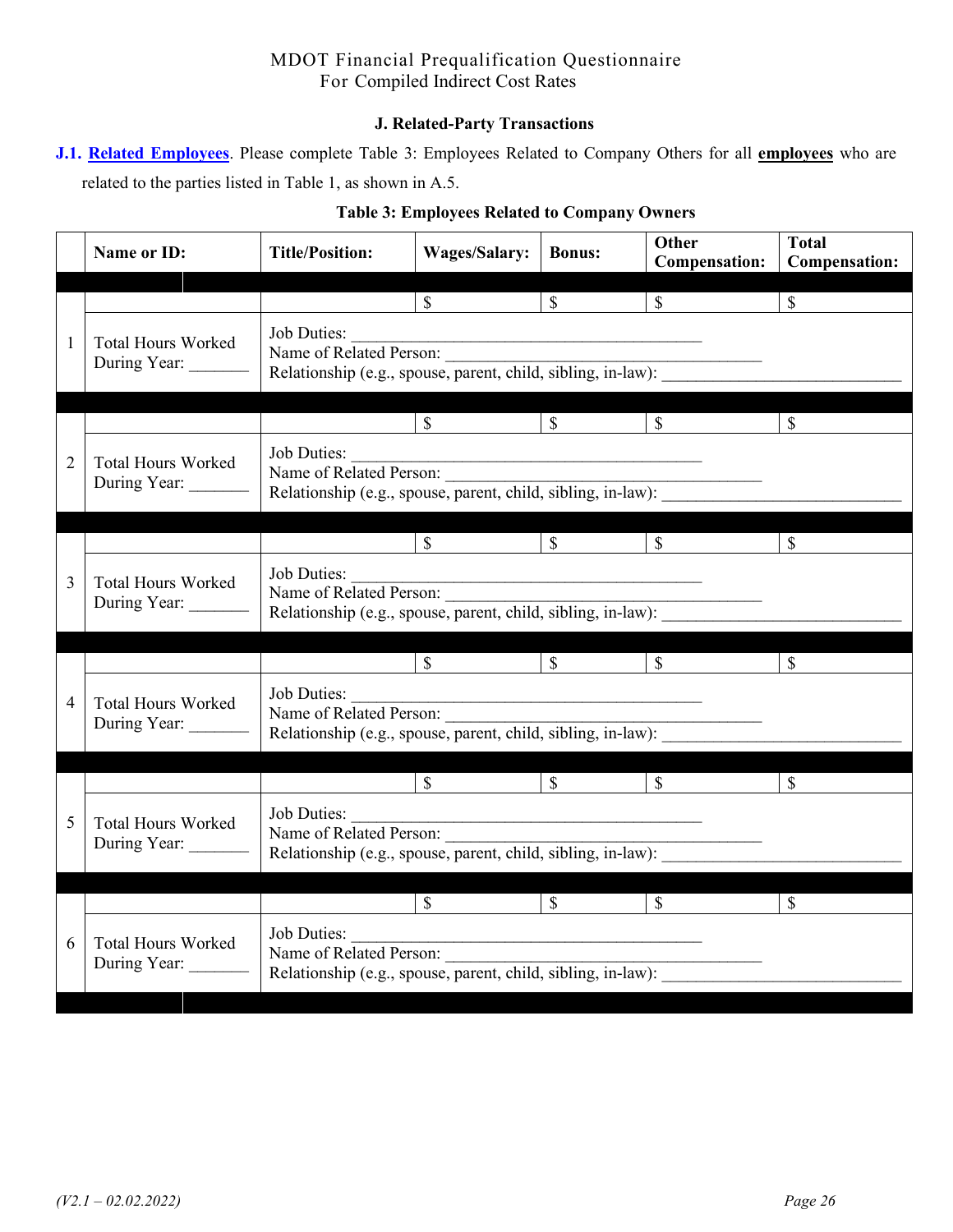**J.2. Related Vendors**. Please complete Table 4: Vendors Related to Company Owners for all **vendors** related to the parties listed in Table 1, as shown in A.5.

| Name: | Contact<br><b>Information:</b> | <b>Relationship:</b> | <b>Products/Services</b><br><b>Provided:</b> | <b>Total Payments During</b><br>Year: |
|-------|--------------------------------|----------------------|----------------------------------------------|---------------------------------------|
|       |                                |                      |                                              |                                       |
|       |                                |                      |                                              |                                       |
|       |                                |                      |                                              |                                       |
|       |                                |                      |                                              |                                       |
|       |                                |                      |                                              |                                       |
|       |                                |                      |                                              |                                       |
|       |                                |                      |                                              |                                       |
|       |                                |                      |                                              |                                       |
|       |                                |                      |                                              |                                       |
|       |                                |                      |                                              |                                       |
|       |                                |                      |                                              |                                       |
|       |                                |                      |                                              |                                       |

#### **Table 4: Vendors Related to Company Owners**

## **J.3. Property or Facilities Leased from Related Parties**.

1. Does the company rent or lease property and/or facilities from another entity or individual?

 $\bigcap$  Yes  $\bigcap$  No

If yes, are any of the company's owners/stockholders, or members of their immediate family, also

owners/stockholders of the other entity (Common Control)?

| __ | ١ |
|----|---|
|----|---|

If yes, please explain:

2. If your company rents/leases facilities from a related party (*common control, see below*), then prepare and submit documentation for the cost of ownership claimed in the indirect cost rate schedule. Is the related party cost of ownership calculation attached?

Yes. If yes, please attach ownership documentation.

No. If no, please explain:

As noted in *AASHTO Guide* Section 8.23.B and FAR 31.205-36, *common control exists when, in the relationship between a consultant and another company that is involved in real-property renting, leasing arrangements, or joint ventures, a principal or person with management responsibilities or significant influence in the A/E firm either—*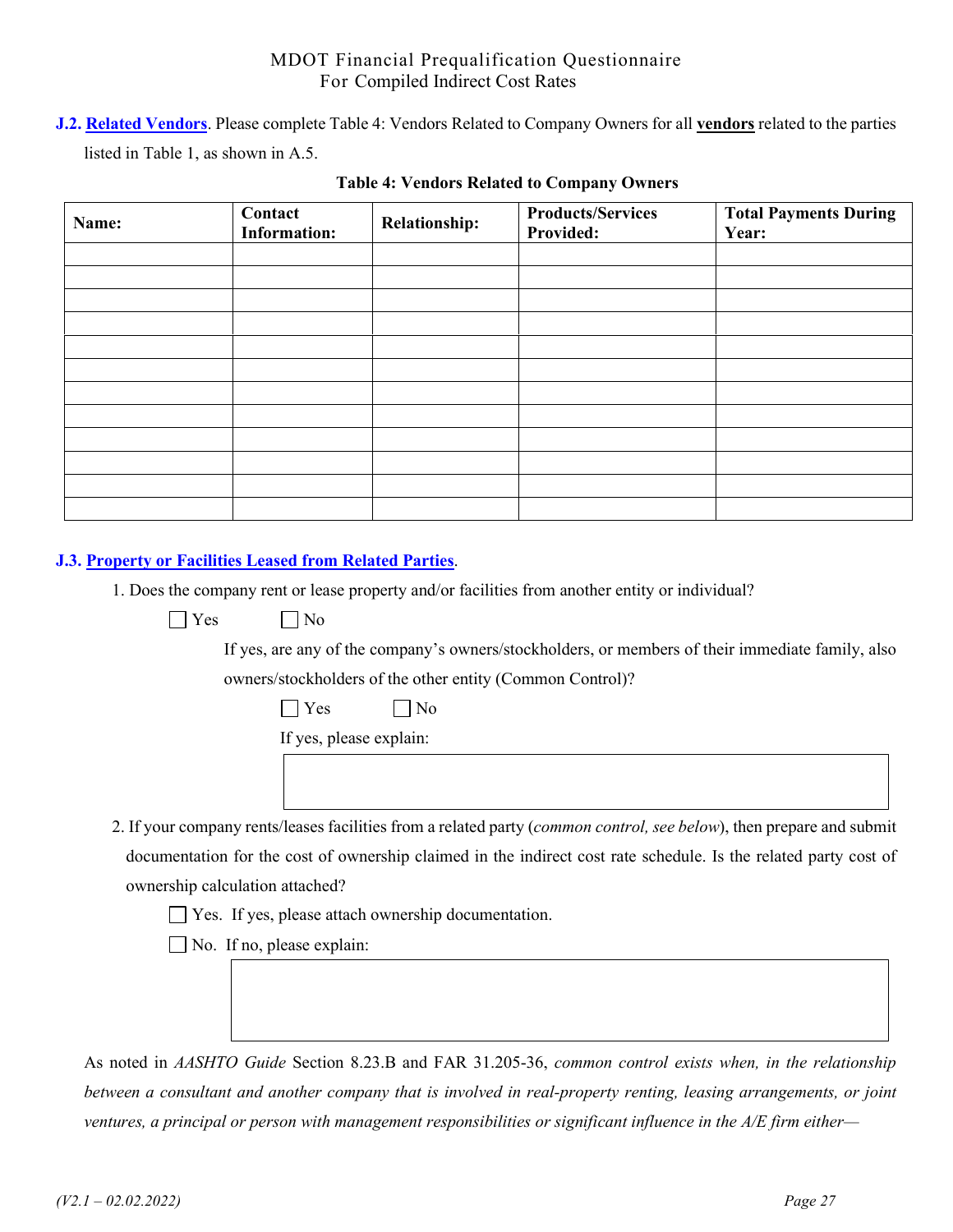- *1. Owns 50 percent or more of the other company,*
- *2. Also is a principal or person with management responsibilities or significant influence in the other company,*
- *3. Has a family member who he or she might exert influence or control over because of the family relationship and who is a principal or has management responsibilities or significant influence in the other company, or*
- *4. Has a family member who might control or influence him or her because of the family relationship and who is a principal in or has management responsibilities or significant influence in the other company.*

**J.4. Other Related-Party Transactions**. Did the company engage in any transactions with related parties other than those identified and described in J.1 through J.3?

 $\Box$  Yes  $\Box$  No

If yes, please complete Table 5.

| Name: | Contact<br><b>Information:</b> | <b>Relationship:</b> | <b>Products/Services</b><br><b>Provided:</b> | <b>Total Payments During</b><br>Year: |
|-------|--------------------------------|----------------------|----------------------------------------------|---------------------------------------|
|       |                                |                      |                                              |                                       |
|       |                                |                      |                                              |                                       |
|       |                                |                      |                                              |                                       |
|       |                                |                      |                                              |                                       |
|       |                                |                      |                                              |                                       |
|       |                                |                      |                                              |                                       |
|       |                                |                      |                                              |                                       |
|       |                                |                      |                                              |                                       |
|       |                                |                      |                                              |                                       |
|       |                                |                      |                                              |                                       |
|       |                                |                      |                                              |                                       |
|       |                                |                      |                                              |                                       |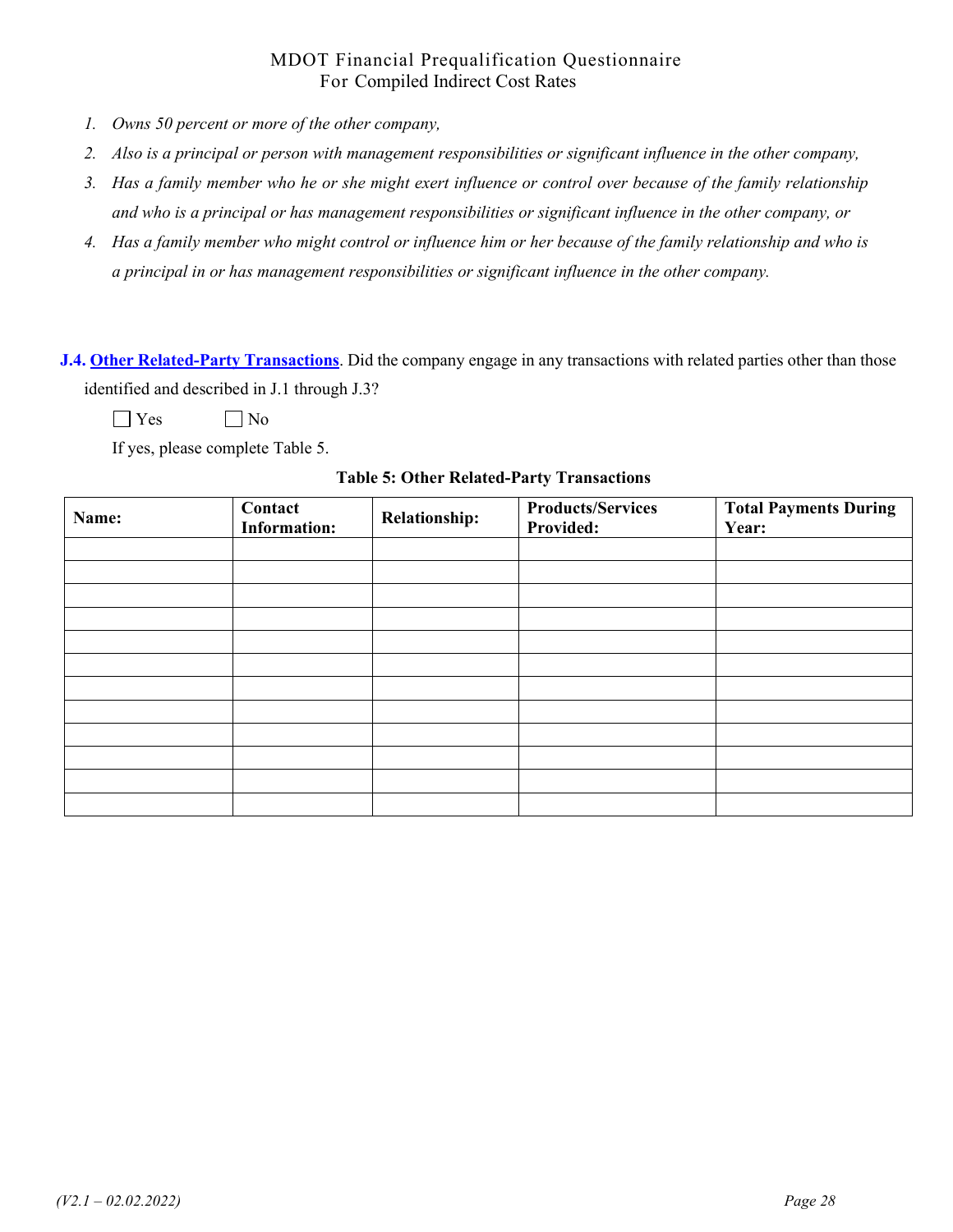#### **K. Other Questions**

|                       | K.1. Life Insurance. Does the company pay life insurance for officers/principals? (FAR 31.205-19(e)(2)(v))                |
|-----------------------|---------------------------------------------------------------------------------------------------------------------------|
| $\Box$ Yes            | N <sub>o</sub>                                                                                                            |
|                       | If yes, please complete steps K.1.1 through 3.                                                                            |
|                       | 1. Have any costs associated with this life insurance been included on the indirect cost rate schedule?                   |
|                       | $\Box$ No<br>$\Box$ Yes                                                                                                   |
|                       | If yes, note total amount:                                                                                                |
|                       | 2. Please identify the beneficiary of the life insurance:                                                                 |
|                       |                                                                                                                           |
|                       |                                                                                                                           |
|                       | 3. Please identify the type(s) of the life insurance:                                                                     |
|                       | $\Box$ Whole life<br>$\Box$ Universal life<br>$\Box$ Endowments (annuities)<br>$\Box$ Term                                |
|                       | $\Box$ Accidental death                                                                                                   |
|                       | K.2. Suspension or Debarment. Has the company, its parent, subsidiary, or any owner, stockholder, officer, partner, or    |
|                       | employee of the company been suspended or debarred from doing business by any State or the Federal government?            |
| $\Box$ Yes            | No                                                                                                                        |
|                       | If yes, please explain in detail:                                                                                         |
|                       |                                                                                                                           |
|                       |                                                                                                                           |
|                       |                                                                                                                           |
|                       | K.3. Updates for Changes to FAR Part 31. Does the company have an existing process designed to provide timely updates     |
|                       | to company policies and procedures to accommodate changes in the FAR Subpart 31.2 cost principles?                        |
| $\blacksquare$ Yes    | No                                                                                                                        |
|                       |                                                                                                                           |
|                       | K.4. Risk Assessment. Does the company have a process for assessing risks that may result from changes in cost accounting |
| systems or processes? |                                                                                                                           |
| Yes                   | No                                                                                                                        |
|                       |                                                                                                                           |

**K.5. Communications of Federal Highway Administration (FHWA)/DOT Requirements**. How does information flow from the FHWA/state DOTs to appropriate management personnel? (i.e., How are relevant updates to state DOTs' procedures or federal regulations disseminated to project managers and accounting personnel?) Please provide a written copy of the process.